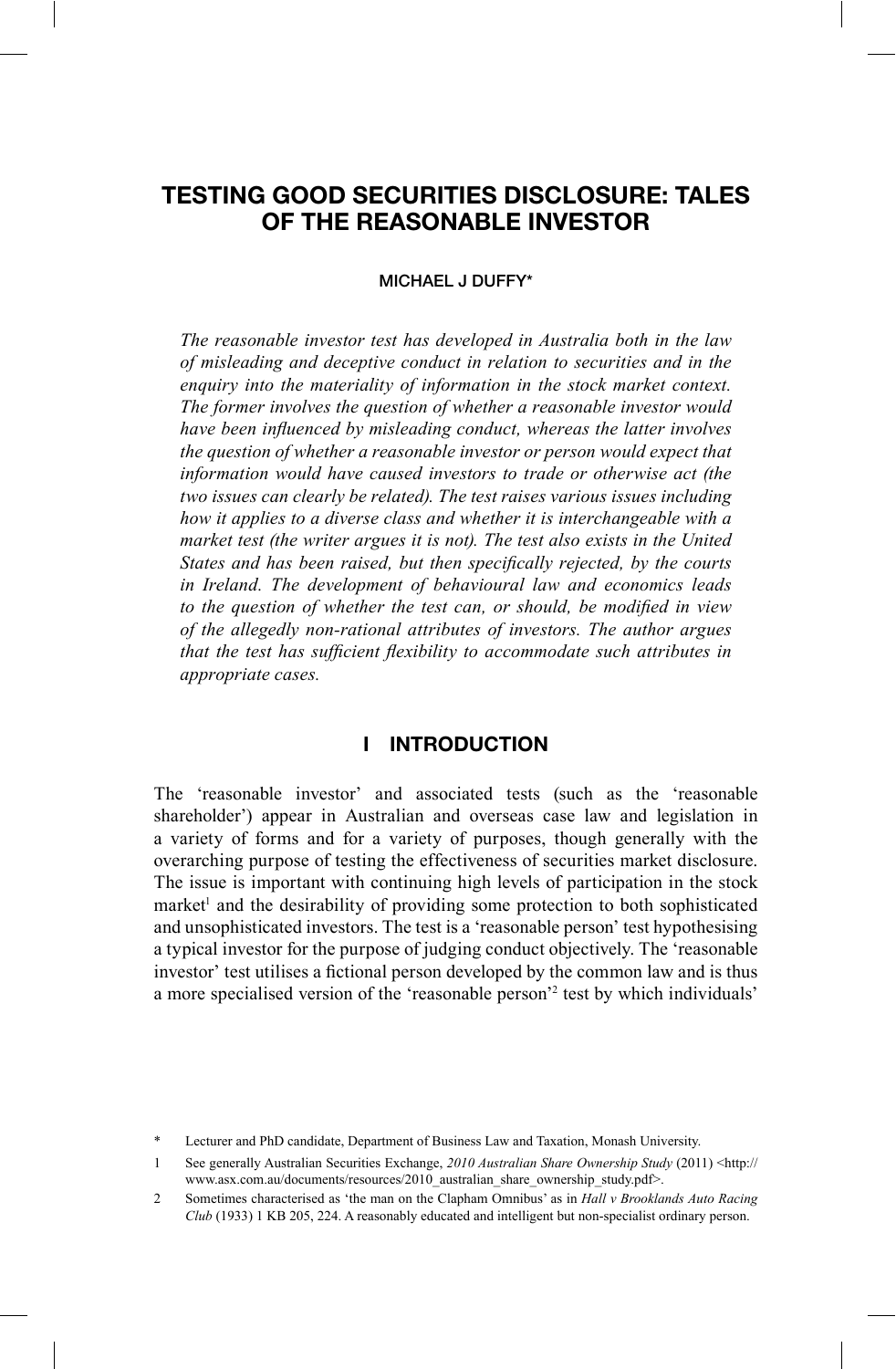actions, particularly in negligence law, are judged by objective standards.<sup>3</sup> In tort law in England and Australia the reasonable person has been identified as being of ordinary prudence,<sup>4</sup> utilising ordinary care and skill,<sup>5</sup> and a hypothetical person.6 The reasonable investor doctrine has been utilised in Australia in assessing whether conduct or representations would mislead shareholders (the misleading conduct enquiry) and also whether conduct or representations would cause a person to expect that other shareholders would buy or sell shares on the basis of those representations (the materiality enquiry).

In this article I will examine the tests and judicial comment thereon and exposition thereof. I will note the principal uses of the test and examine the alternate 'market' test, as well as the arguable effect of behavioural law and economics on the reasonable investor concept. I will conclude that the latter has sufficient exibility to take on the insights of the behaviouralists and is a superior test to the market test. In that regard I will note the court's ability to adopt a reasonable *retail* or unsophisticated investor test in appropriate circumstances and even to vary the level of rationality and other characteristics of such investor as the facts, circumstances and parties before the court may demand.

#### **II REASONABLE MEMBERS OF THE CLASS**

In stock market cases of misleading conduct, the 'reasonable person' will be a reasonable member of the class of persons who may buy shares in a particular company or companies. The case of *Campomar Sociedad Limitada v Nike International Ltd*<sup>7</sup> in 2000 illustrates the trend of misleading and deceptive conduct cases which have traditionally focused on misleading statements to identified persons, but which in some cases focus on misleading statements directed to particular groups of persons or to 'the public' at large. The focus therefore is on a reasonable member of that class. Though that case concerned a trade mark dispute, the principles developed can be applied where any misleading misrepresentations are directed toward members of the public and it becomes necessary to postulate a reasonable member or members of that public for the purposes of interpreting those representations. The members of the High Court (Gleeson CJ, Gaudron, McHugh, Gummow, Kirby, Hayne and Callinan JJ) noted as follows:

<sup>3</sup> The reasonable person standard first appears in English law in *Vaughan v Menlove* (1837) 3 Bing NC 468; 132 ER 490 where the defendant farmer stacked hay on his property in a manner prone to cause spontaneous combustion which later occurred. The lawyer argued his client's low intelligence but said he acted '*bona fide* [and] to the best of his [own] judgment'. The Court disagreed, reasoning that such a standard would be too subjective, and instead preferred to set an objective standard by which it could adjudicate such cases.

<sup>4</sup> *Vaughan v Menlove* (1837) 3 Bing NC 468, 475; 132 ER 490, 493 (Tindal CJ).

<sup>5</sup> *Heaven v Pender* (1883) 11 QBD 503, 507 (Brett MR).

<sup>6</sup> *King v Phillips* [1953] 1 QB 429, 441 (Denning LJ).

<sup>7 (2000) 202</sup> CLR 45 ('Nike').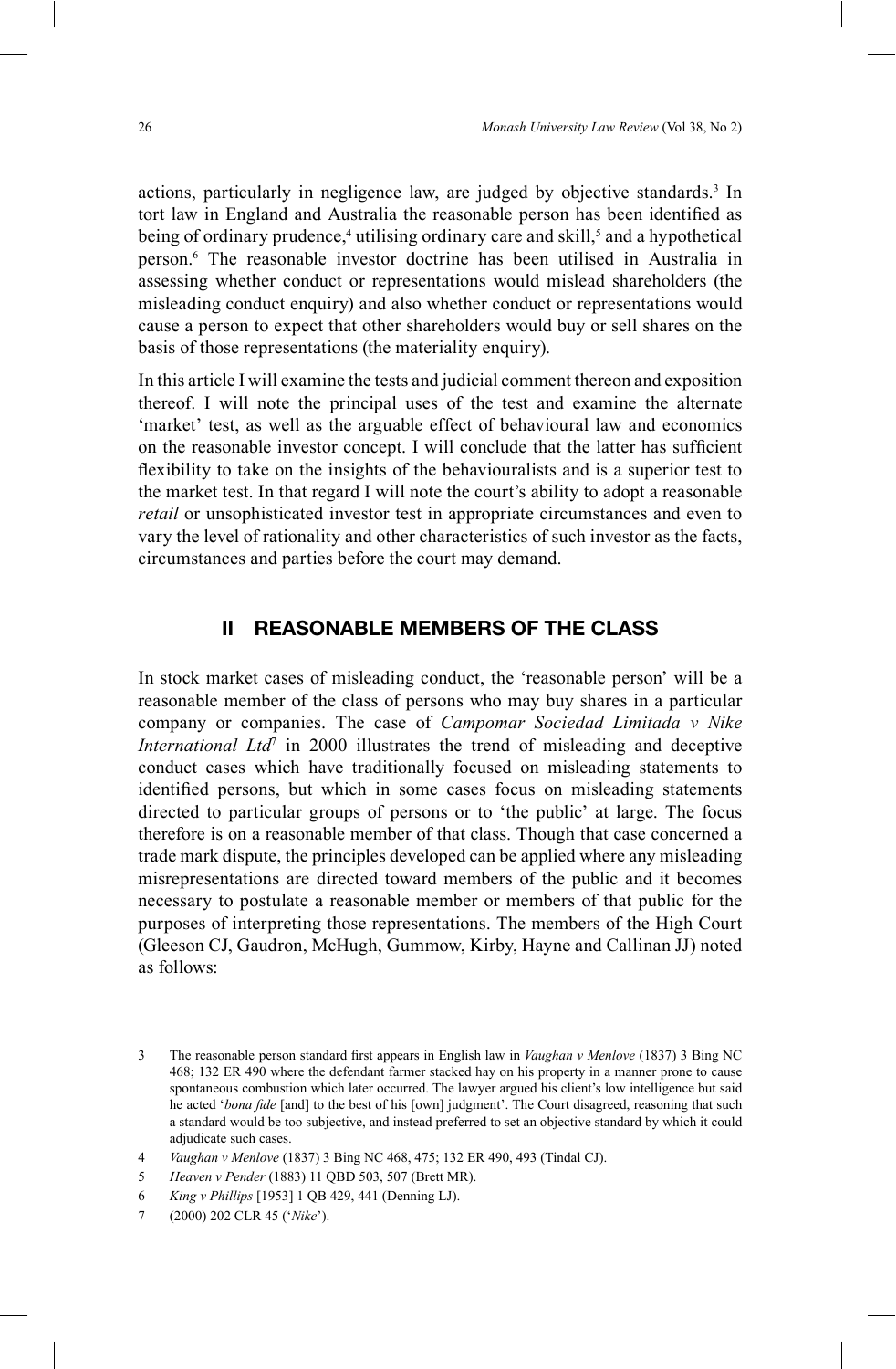Where the persons in question are not identified individuals to whom a particular misrepresentation has been made or from whom a relevant fact, circumstance or proposal was withheld, but are members of a class to which the conduct in question was directed in a general sense, it is necessary to isolate by some criterion a representative member of that class. The inquiry thus is to be made with respect to this hypothetical individual why the misconception complained has arisen or is likely to arise if no injunctive relief be granted. In formulating this inquiry, the courts have had regard to what appears to be the outer limits of the purpose and scope of the statutory norm of conduct fixed by s 52. Thus, in *Puxu*, Gibbs CJ observed that conduct not intended to mislead or deceive and which was engaged in 'honestly and reasonably' might nevertheless contravene s 52. Having regard to these 'heavy burdens' which the statute created, his Honour concluded that, where the effect of conduct on a class of persons, such as consumers, was in issue, the section must be 'regarded as contemplating the effect of the conduct on reasonable members of the class'.<sup>8</sup>

The *Nike* case concerned a dispute over the use of the name 'Nike' between a sports fragrance company and an athletic shoe distributor, both of whom had registered the name as a trademark. In somewhat similar vein in *Taco Company*  of Australia Inc v Taco Bell Pty Ltd,<sup>9</sup> the Full Court of the Federal Court analysed the effect of misleading conduct upon the public in the context of a passing off allegation where two companies each claimed the right to use the name and style of 'Taco Bell'. Deane and Fitzgerald JJ stated the following propositions in relation to the effect of a misleading representation:

First, it is necessary to identify the relevant section (or sections) of the public (which may be the public at large) by reference to whom the question of whether conduct is, or is likely to be, misleading or deceptive falls to be tested (*Weitmann v Katies Ltd* (1977) 29 FLR 336, per Franki J at 339–40, cited with approval by Bowen CJ and Franki J in *Brock v Terrace Times Pty Ltd* (1982) 40 ALR 97 at 99; [1982] ATPR 40-267 at 43,412).

Second, once the relevant section of the public is established, the matter is to be considered by reference to all who come within it, 'including the astute and the gullible, the intelligent and the not so intelligent, the well educated as well as the poorly educated, men and women of various ages pursuing a variety of vocations': *Puxu Pty Ltd v Parkdale Custom Built Furniture Pty Ltd* (1980) 31 ALR 73, per Lockhart J at 93: see also *World Series Cricket v Parish*, supra, per Brennan J (16 ALR at 203).

Thirdly, evidence that some person has in fact formed an erroneous conclusion is admissible and may be persuasive but is not essential. Such evidence does not itself conclusively establish that conduct is misleading or deceptive or likely to mislead or deceive. The court must determine that question for itself. The test is objective (see, generally, *Annand &* 

<sup>8</sup> Ibid 85 [103] (citations omitted).

<sup>9 (1982) 42</sup> ALR 177 ('*Taco Bell*').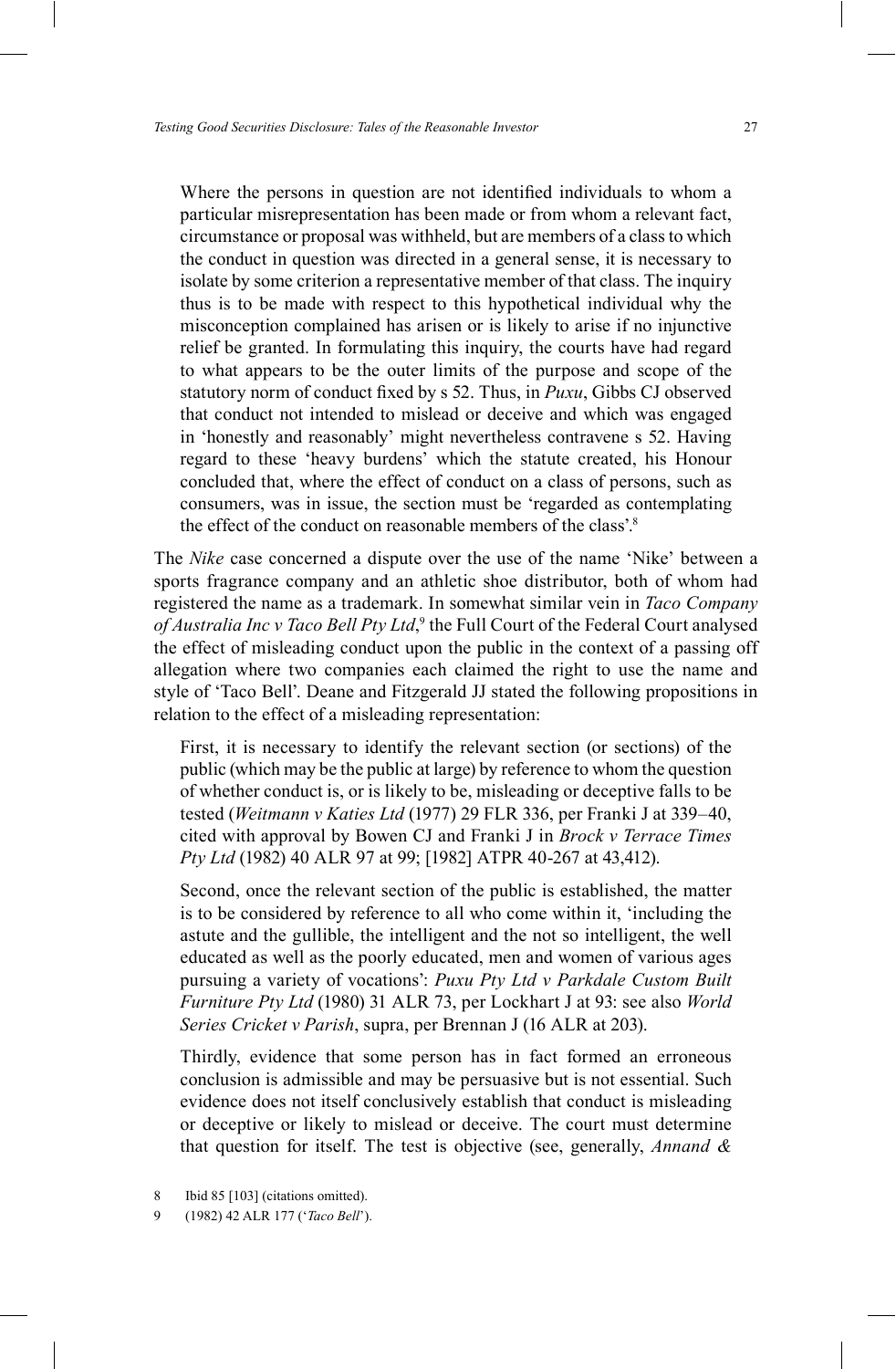*Thompson Pty Ltd v Trade Practices Commission* (1979) 25 ALR 91 per Franki J at 102; *Sterling v Trade Practices Commission* (1981) 35 ALR 59, per Franki J (with whom Northop J agreed) at 66 and per Keely J at 69; *Snoid v Handley* (1981) 38 ALR 383, per the court (Bowen CJ, Northrop and Morling JJ); and *Brock v Terrace Times*, supra per Bowen CJ and Franki J).<sup>10</sup>

#### **III THE REASONABLE INVESTOR AND MATERIALITY**

Closely related to the concept of whether a reasonable investor would be misled by statements or conduct is the issue of whether a reasonable investor would be in fluenced by such conduct to buy or sell shares or refrain from buying or selling shares. The latter enquiry is whether the conduct or information is material. In US securities law the reasonable investor is also the judge of what is material, ie what influences investors to buy, sell, vote or otherwise act on information. In *TSC Industries Inc v Northway Inc*, 11 the US Supreme Court found that the results of drilling, which indicated a strong possibility (although not a certainty) of a significant mineral discovery was material to the reasonable investor. The Court stated that information was material

if there is a substantial likelihood that a reasonable shareholder would consider it important in deciding [how to exercise voting rights attached to its shares] ... Put another way, there must be a substantial likelihood that the omitted fact would have been viewed by the reasonable investor as having significantly altered the 'total mix' of information made available.<sup>12</sup>

The *TSC* authority has also been expressly applied in Australia in *Riley v Jubilee Mines NL* though Master Sanderson made reference to the test as a 'reasonable person' test.<sup>13</sup> That case concerned Jubilee Mines NL ('Jubilee') a listed gold exploration company which in 1993, acquired a tenement known as McFarlanes Find. In August and September 1994, Jubilee received notification from a neighbouring tenement holder, Western Mining Corporation Ltd  $(WMC)$ , concerning the results of drilling that WMC had mistakenly carried out on McFarlanes Find. These results showed nickel sulphide dissemination at substantial depths. Jubilee did not disclose these matters to the market until June 1996. On disclosure the Jubilee share price rose some nine per cent. Jubilee had traditionally been a gold miner and there was evidence that it did not have cash to develop a nickel mine despite the resource and did not intend to develop that mine.

Riley (being a holder of both partly and fully paid shares in Jubilee) succeeded in a claim brought under s 1005 of the *Corporations Law* for loss and damage suffered by reason of a failure to immediately disclose the information to the

<sup>10</sup> Ibid 202.

<sup>11 426</sup> US 438 (1976) (Marshall J) ('TSC Industries').

<sup>12</sup> Ibid 449.

<sup>13 (2006) 59</sup> ACSR 252, 312 [290].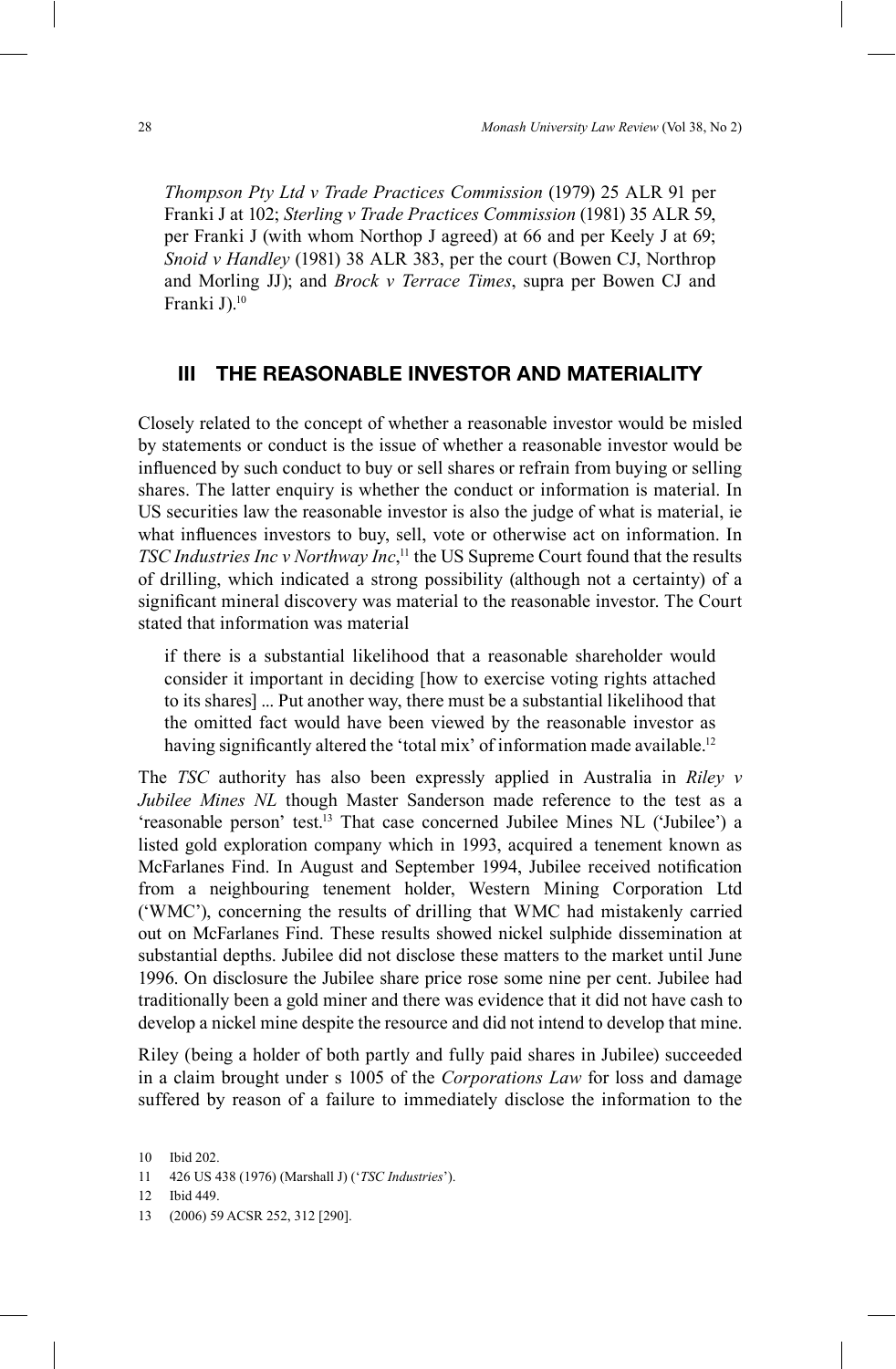market in contravention of s 1001A of the *Corporations Law* (the then continuous disclosure provision). In that decision Master Sanderson specifically approved of the reasonable investor test from the US *TSC Industries* case. On appeal however the Court of Appeal set aside the judgment at first instance finding that s 1001D did not require that the information should have a 'material' effect on the share price.14 Rather, the Court found that the effect of the section was to obviate the need to address the question of whether a reasonable person would expect a 'material' effect on price to be produced by deeming that question to be answered in the affirmative if the information would, or would be likely to, in fluence persons who commonly invest in the relevant securities in deciding whether or not to subscribe for or buy or sell those securities. The Court found that a contravention of the relevant Australian Stock Exchange ( $\angle$ ASX $\degree$ ) Listing Rules was a pre-requisite to any contravention of the *Corporations Law*. 15

The Court found as a matter of fact, that Jubilee had no intention of undertaking exploratory drilling on the McFarlanes Find tenement in 1994 and therefore it had no obligation to disclose the information provided by WMC in 1994.<sup>16</sup> It further found that, standing in the shoes of the 'hypothetical investor' nominated by s 1001D and taking into account the relevant evidence, an announcement by Jubilee of all relevant information pertaining to the WMC drill hole data with respect to McFarlanes Find would not, or would not have been likely to, influence persons who commonly invest in securities in deciding whether or not to buy or sell its shares. Accordingly, s 1001D 'did not operate to require Jubilee to disclose any information relating to the data provided by WMC until June  $1996$ <sup>"17</sup>

The view that the reasonable person test is the primary source for determining materiality was however made clear again in *Australian Securities and Investments Commission (ASIC) v Fortescue Metals Group Ltd [No 5]*,<sup>18</sup> where the Court distinguished between 'ex ante' and 'ex post' materiality.<sup>19</sup> That is, materiality must be determined on a forward looking basis rather than looking at share price movements and working backwards. This meant that it was for the Court to determine what would have happened at the time (using the reasonable shareholder) rather than looking at the effect of later disclosures on the share price and applying this retrospectively. The Court did admit however that evidence of actual effect of share price disclosures on the share price may be relevant to the Court, as a 'relevant cross check as to the reasonableness of an ex ante judgment about a different hypothetical disclosure.<sup>220</sup>

The *Fortescue* case concerned announcements of the existence of three contracts between Fortescue Metals Group ('FMG') and Chinese building and construction

14 *Jubilee Mines NL v Riley* (2009) 253 ALR 673 ('*Jubilee'*).

16 Ibid [106], [114].

- 18 (2009) 264 ALR 201 ('Fortescue').
- 19 Ibid 301 [474].

<sup>15</sup> Ibid [41], [61].

<sup>17</sup> Ibid [123].

<sup>20</sup> Ibid 301 [477], quoting *Australian Securities and Investments Commission v MacDonald [No 11]* (2009) 230 FLR 1, 168 [1067].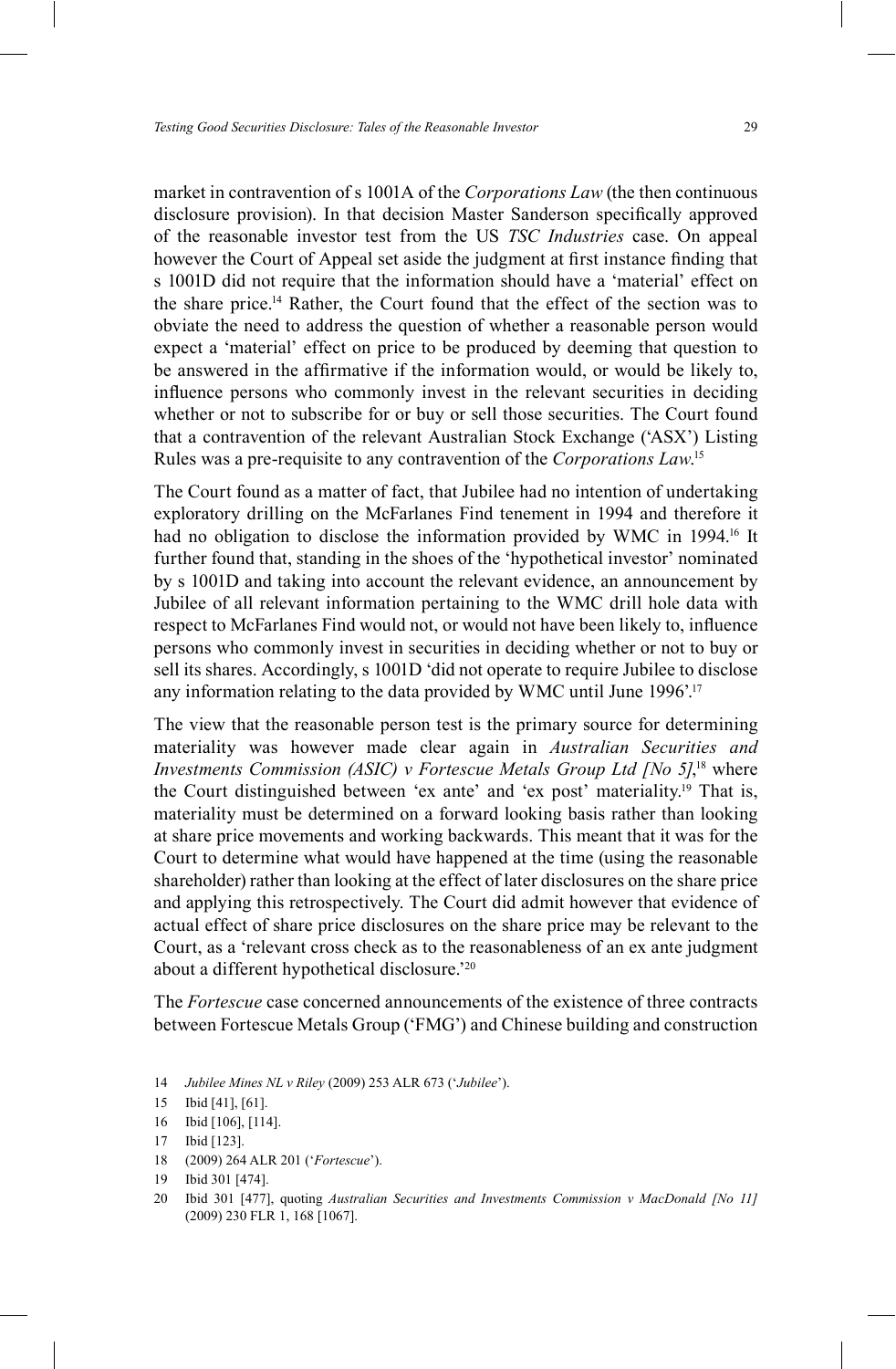companies to construct a railway, port and mine to facilitate development of a new mine in the Pilbara in Western Australia. Following the publication in *The Australian Financial Review* of an article indicating that these were merely framework agreements that could not be relied upon, the share price fell and the Australian Securities and Investments Commission ('ASIC') commenced proceedings for a failure to make continuous disclosure and for misleading and deceptive conduct. ASIC was unsuccessful in its proceedings before Gilmour J at first instance, the Court finding, inter alia, that the disclosures by Fortescue were of opinions honestly and reasonably held at all relevant times.<sup>21</sup>

On appeal however the Full Court of the Federal Court reversed the lower court's finding and found that FMG had contravened ss  $674(2)$  and  $1041H$  of the *Corporations Act 2001* (Cth).<sup>22</sup> It also found that the managing director of FMG, Andrew Forrest, was knowingly involved in the breach of continuous disclosure provisions and was therefore in breach of his duties to the company under s 180(1) of the *Corporations Act 2001* (Cth).

The case made it clear that the test of materiality related to whether a reasonable person would expect 'common investors' to be influenced by the non-disclosures. The concept of common investors comes from the wording of s 677 which defines a 'material effect' of information on price as occurring where reasonable persons expect that 'it would, or would be likely to, influence persons who commonly invest in securities in deciding whether to acquire or dispose of the securities in question.

Interestingly, evidence of what common investors would think was provided in *Fortescue* by an experienced share portfolio manager, an experienced stockbroker and an expert in business statistics. This level of expertise may to some degree blunt the conception of the reasonable investor as an 'ordinary' or 'common' investor (though the use of the word 'common' may relate to a relatively frequent investor rather than a relatively unsophisticated investor).

The appeal court did however refer to both *Nike* and *National Exchange v Australian Securities and Investments Commission*, <sup>23</sup> and stated that:

The issue which arises under both s 1041H and s 52 of the *TPA* is what ordinary and reasonable members of the investing public would have understood from FMG's announcements. It is the effect of a statement upon the persons to whom it is published, rather than the mental state of the publisher, which determines whether the statement is misleading or deceptive, or likely to mislead or deceive.24

In Australia the 'reasonable person' test is thus already the statutory test of materiality for the insider trading and the continuous disclosure provisions. The

<sup>21</sup> *Fortescue* (2009) 264 ALR 201, 280 [353].

<sup>22</sup> *Australian Securities & Investments Commission v Fortescue Metals Group Ltd* [2011] FCAFC 19 ('Fortescue Appeal').

<sup>23 (2004) 61</sup> IPR 420 ('*National Exchange*') (discussed below).

<sup>24</sup> Ibid [106].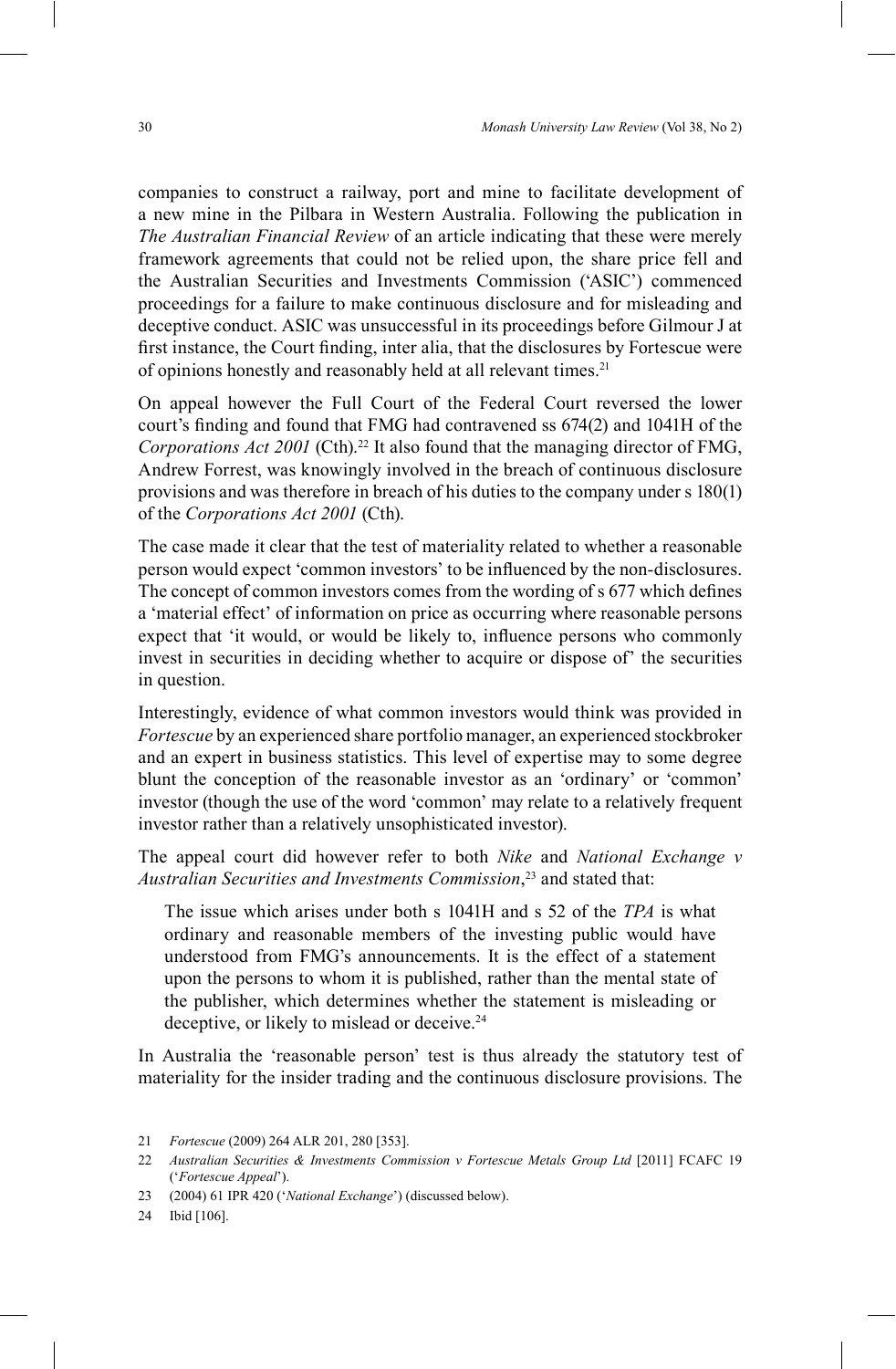materiality enquiry is about whether a reasonable person will expect information to have a material effect on the market price of securities. It may be different to the test of whether a statement has been misleading, but there are elements in common. It focuses on the effect of the misleading statement or non-disclosure on the reasonable person's perception of market prices through buying and selling of the market as a whole.

The insider trading provision, s 1042A of the *Corporations Act 2001* (Cth), thus defines 'inside information' as 'information [that] is not generally available  $\dots$ [and if it] were generally available, a reasonable person would expect it to have a material effect on the price or value of [securities]'.

Section 1042D gives a further explanation of circumstances where a reasonable person would so expect. It provides that

a reasonable person would be taken to expect information to have a material effect on the price or value of  $[securities] \dots$  if (and only if) the information would, or would be likely to, influence persons who commonly acquire [securities] ... in deciding whether or not to acquire or dispose of the ... financial products.

In other words, the reasonable person will make their conclusion of materiality on the basis of whether they think share traders (referred to as 'common investors' in the *Fortescue* case) will be influenced to buy or sell. The test then might be arguably characterised to some degree as what an ordinary investor thinks a more expert investor would do.

The continuous disclosure provisions of ss 674 and 677 of the *Corporations Act 2001* (Cth) basically mirror ss 1042A and 1042D in relation to the reasonable investor. The Griffiths Committee had recommended that the question whether information was material should be subject to the test of whether 'a reasonable person could expect it to have a material effect on the price or value of the securities issued by the company which is the subject of the information<sup>'25</sup>. The Griffiths Committee had considered both a reasonable person test and a percentage price formula. The latter involved a rule that any information, which would be likely to increase the price of the securities of a company by a certain percentage such as five per cent or more, would be considered material. Evidence to the committee however suggested that the securities industry considered such a test as entirely inappropriate and arbitrary.26 Certainly such a test begs the question of what sort of evidence would establish this percentage. The most likely type of evidence would be either expert evidence by stock market professionals of their estimate of materiality (in a sense replacing the 'reasonable investor' with the 'stock market expert witness'), or expert analysis of the effect of a given later disclosure of price sensitive information and extrapolation of how this may have impacted the market if it occurred at the time of the insider trades. The Committee found that the courts were familiar with the application of the 'reasonable person' test, as it was already

25 Standing Committee on Legal and Constitutional Affairs, House of Representatives, Parliament of Australia, *Fair Shares for All: Insider Trading in Australia* (1989) [4.4.17].

26 Ibid [4.4.9].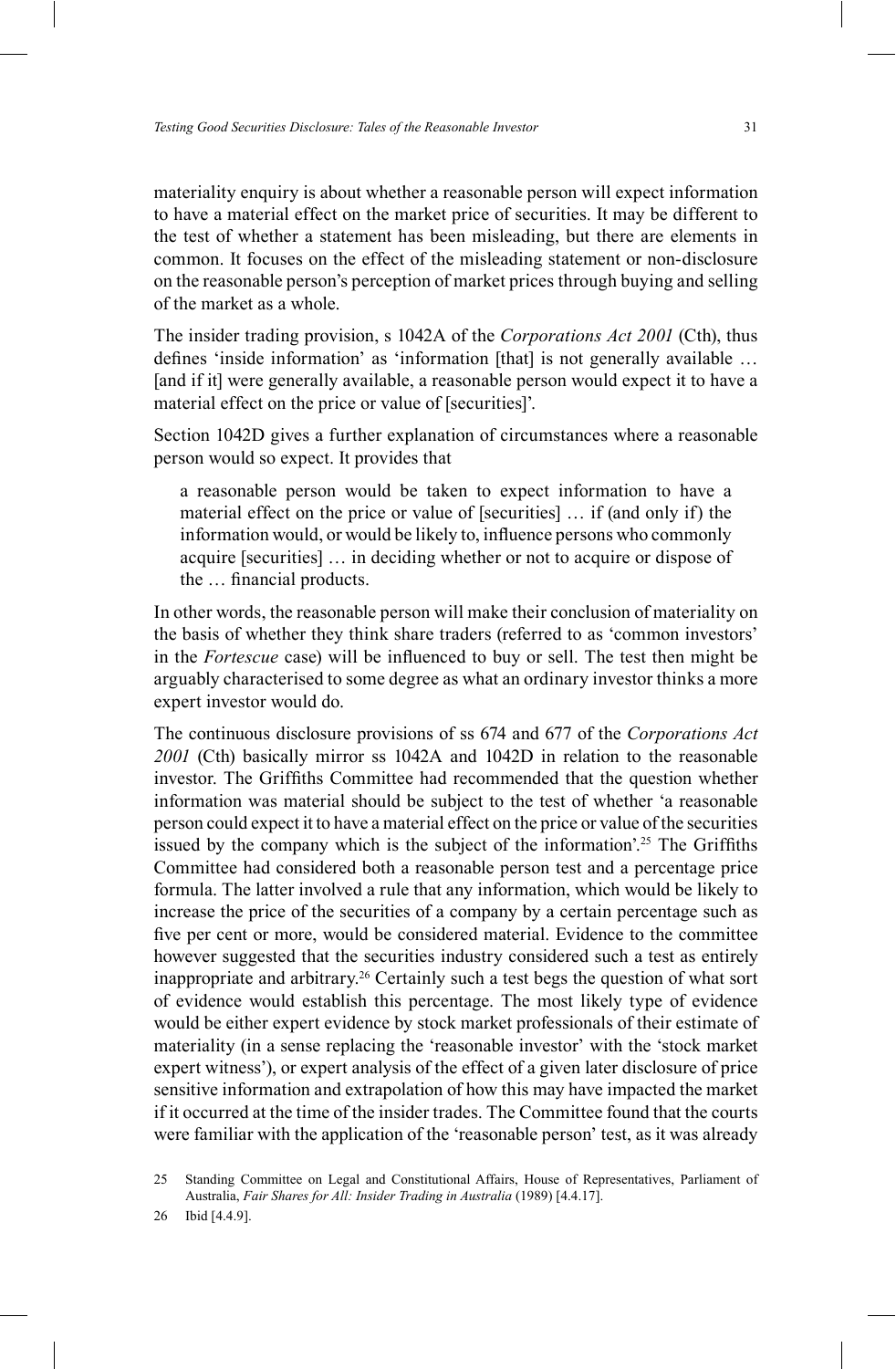applied in a number of other contexts. Another attraction of the test was that it was objective rather than hypothetical and removed the necessity for expert evidence.<sup>27</sup> The Committee noted that such a test was already applied in the US. It observed that consistency with international standards and trends was desirable in the light of the growing international reach of the world's securities markets.<sup>28</sup>

#### **IV THE REASONABLE SHAREHOLDER AND MISLEADING CONDUCT — ONE OR DIVERSE SHAREHOLDERS?**

In misleading conduct or non-disclosure cases it has been noted that the court will likewise need to postulate a reasonable member of the class, and in a securities nondisclosure case this may be the 'reasonable investor' or 'reasonable shareholder'<sup>29</sup> or 'reasonable retail investor'.<sup>30</sup> The person is postulated as a reasonable member of the class to ascertain whether statements to the class were misleading and deceptive conduct.

The 'reasonable shareholder' test was analysed in *Australian Securities & Investments Commission v National Exchange Pty Ltd*, 31 and on appeal in *National Exchange Pty Ltd v Australian Securities & Investments Commission.*<sup>32</sup> Two offers had been sent to shareholders to acquire their shares, one of which was for \$2 per share. National Exchange was a company which had been occasionally identified in the press as engaging in predatory tactics such as offers to purchase shares from unsophisticated investors at less than their market value. There was evidence that the \$2 offers were sent to 'issuer-sponsored' shareholders, meaning less sophisticated investors who do not have an established relationship with a broker' however this evidence was hearsay and was disregarded. By the \$2 offers, National Exchange offered \$2 for each share acquired. The offer document invited a comparison between that amount and the closing market price for the shares on 25 July 2003 (\$1.93). A subsequent (and less prominent) part of the \$2 offers provided that the purchase price was to be paid by 15 annual instalments payable on 3 September in each year, commencing on 3 September 2004. The Court noted that when this provision was taken into account, the actual value offered was substantially less than \$2 per share.

ASIC sought declarations that the offer was misleading and deceptive and orders to restrain the sending of further offers, as well as giving shareholders the opportunity to rescind their share sales to National Exchange. The Court discussed the nature of the misleading conduct and the reasonable shareholder test and noted the dichotomy between a single reasonable shareholder and a diverse

<sup>27</sup> Ibid [4.4.6]. Although it does not seem completely accurate to say that the test is not hypothetical given that its essence is to postulate a hypothetical person.

<sup>28</sup> Ibid [4.4.15].

<sup>29</sup> *National Exchange* (2004) 61 IPR 420.

<sup>30</sup> See *King v AG Australia Holdings Ltd* [2003] FCA 955 (24 June 2003).

<sup>31 (2003) 202</sup> ALR 24.

<sup>32 (2004) 61</sup> IPR 420.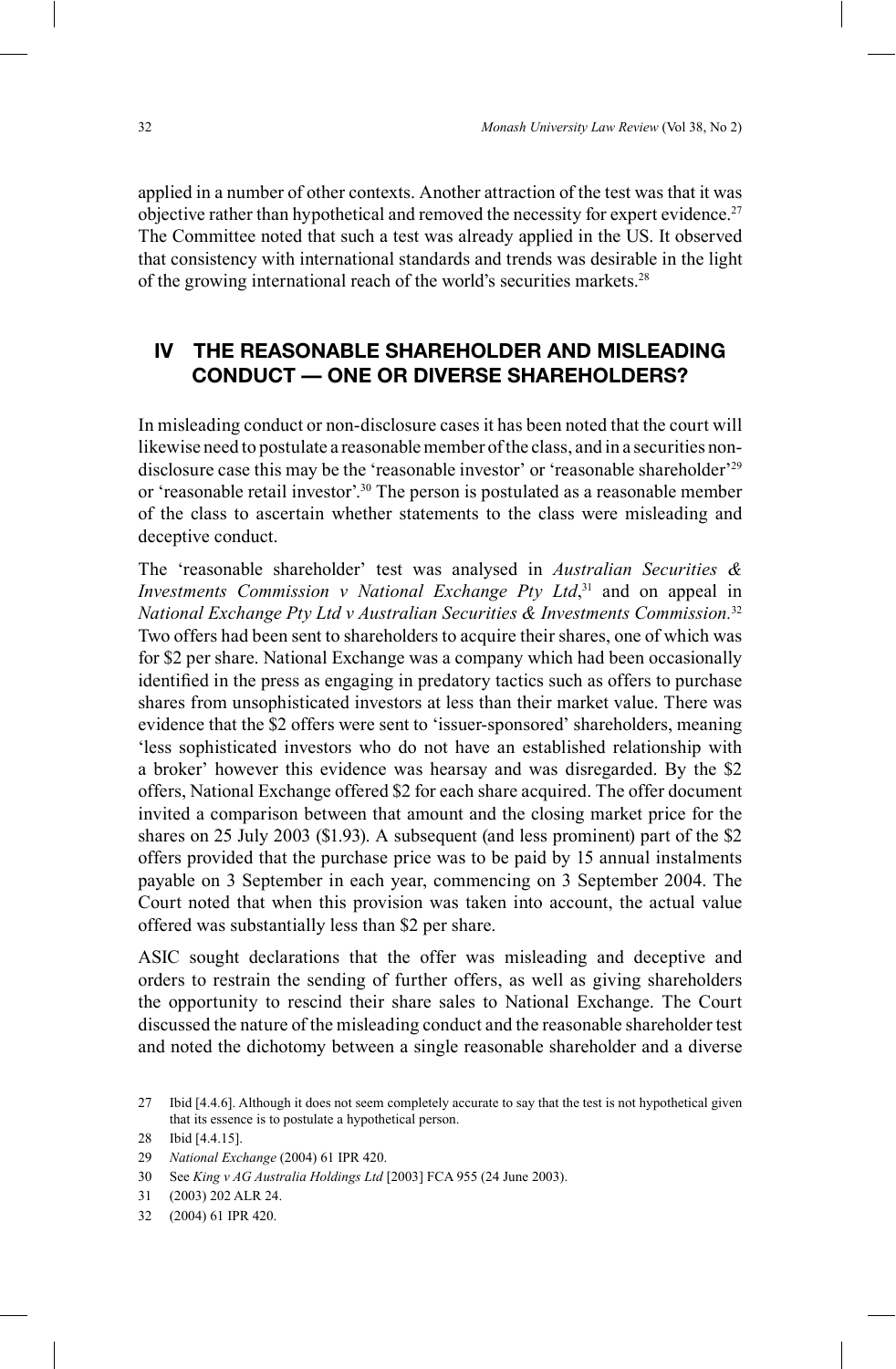group to whom a representation has been made. The trial judge, Finkelstein J, had noted a possible difference in approach between that contemplated by the High Court in *Nike* and that adopted by Deane and Fitzgerald JJ in *Taco Bell.* His Honour stated:

To a large extent this approach was approved by the High Court in *Nike International Ltd*. I say 'to a large extent' because there appears to be one area in which there is a significant difference between the views of the Full Federal Court and that of the High Court. In *Taco Co of Australia Inc*  Deane and Fitzgerald JJ made it quite clear that when the impugned conduct is directed at a diverse group, that diversity must be taken into account when considering the likely effect of the conduct. It is not clear whether the High Court goes along with this approach. In *Nike International Ltd* the High Court said that, in cases where one is dealing with a representation to the public or to a section of the public, it is necessary to consider the effect of the conduct on the 'ordinary' or 'reasonable' member of the addressed section or class, and see whether he or she has been misled. For that purpose the High Court suggested  $(202 \text{ CLR at } 85)$  that 'it is necessary to isolate by some criterion a representative member of that class. The inquiry thus is to be made with respect to this hypothetical individual. No guidance is given about the selection of the criteria which this hypothetical representative will have. And it is by no means easy to determine what that criteria might be. As we are looking at the effect of conduct on the mind of the hypothetical individual, presumably the criteria must relate to the individual's capacity to understand and assimilate information. Rarely then will the sex of the individual be a consideration. On the other hand, the individual's knowledge of language, level of education, type of employment and so on are likely to be extremely important. But it is difficult to work out just how one is to go about identifying those criteria in the case of an extremely diverse group when the selection is being made for attribution to only one hypothetical individual, which is what the High Court seems to have mandated. Indeed, the mere fact that one will often be confronted with a diverse group suggests that the task is nigh on impossible.<sup>33</sup>

His Honour went on to say that the case before him was not concerned with conduct which is directed either to the public at large or to a section of the public because the offers were sent to 5000 identifiable shareholders. His Honour went on to state:

ASIC's task is to establish that the offer will induce some, but not necessarily all, of those shareholders to form the mistaken belief that they were being offered cash for their shares. It is to be noted that s 1041H will be contravened if only one shareholder has been deceived. On the other hand, for the purpose of deciding whether the offer has the potential to mislead I propose (at least in this case) to act on the basis that, looking at

<sup>33</sup> *Australian Securities & Investments Commission v National Exchange Pty Ltd* (2003) 202 ALR 24, 25 [10].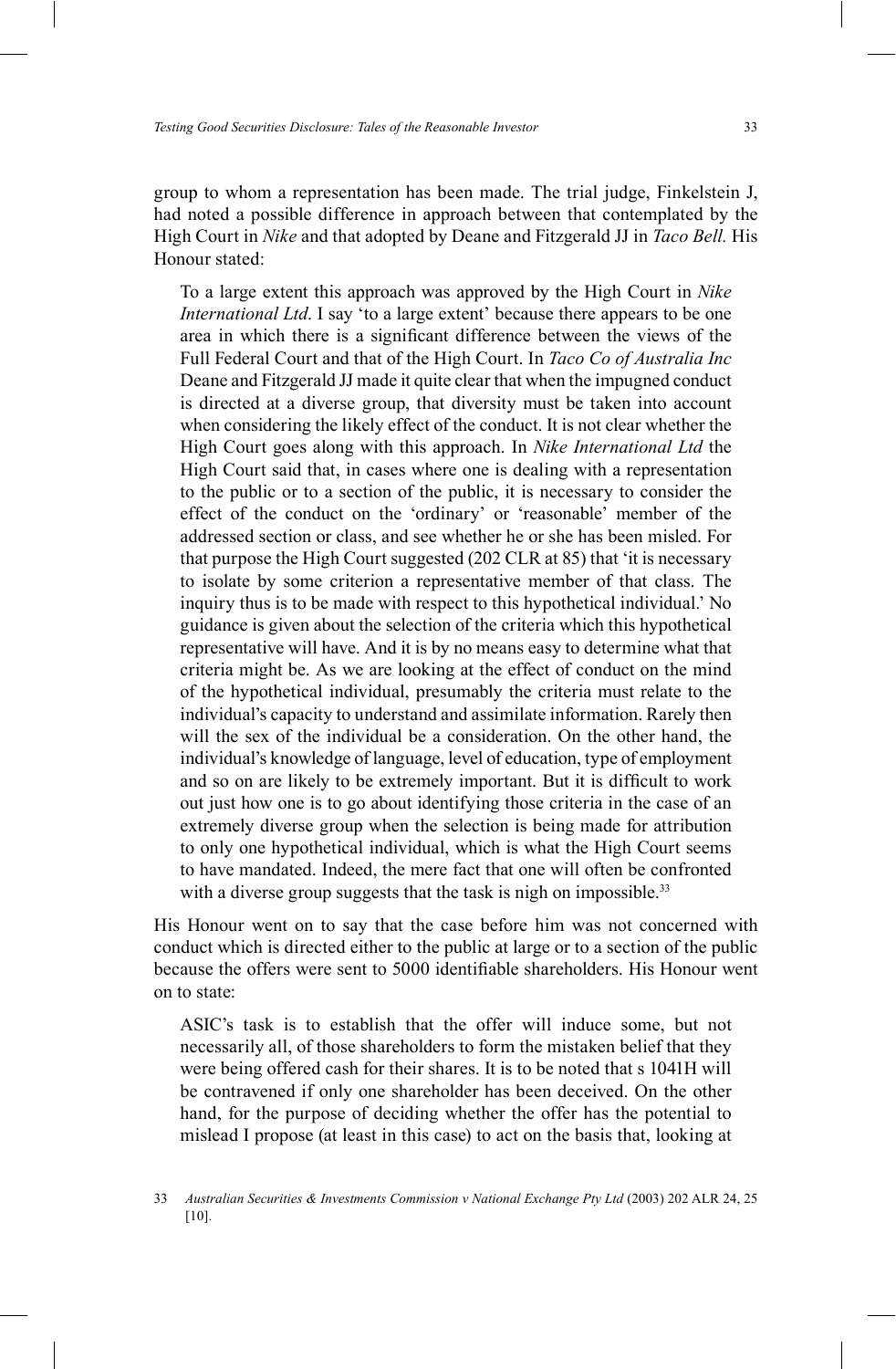the matter objectively, if only a few shareholders are likely to be misled that would suggest the offer is not misleading. To the contrary, it might indicate that the mistaken view is just an extreme or fanciful conclusion, which would not see the section breached: *Nike International Ltd* at CLR 86. This is not to imply that I agree with Wilcox J who in *10th Cantanae Pty Ltd v Shoshana Pty Ltd* (1987) 79 ALR 299, 302 said it was necessary to establish that a 'significant proportion' of readers must be mislead before a statement could be misleading. With respect I think that is going too far.<sup>34</sup>

In response to these observations Dowsett J of the Full Court noted as follows:

I consider that this approach misconceives the respective effects of *Taco Bell* and *10th Cantanae.* In my view, the relevant passages in both cases merely express, in different forms, the test propound by the High Court in *Nike*. The way in which such a test is propounded in a particular case may, to some extent, reflect the way in which the applicant has sought to satisfy it. An applicant may seek to prove misleading effect by showing that many representees were misled. To discharge the relevant onus, it may well be necessary to show that a significant proportion was misled. On the other hand, there will be cases, such as the present case, where there is little, or perhaps no evidence that any person was actually misled. Where a regulatory authority seeks to prevent conduct in breach of a provision such as s 52 of the *TP Act* or s 1041H(1) of the Act, this will often be the case. Such an applicant will rely upon the terms of the representation and the circumstances in which it was, or is to be made, looking to the notional representative class member as the basis for assessing the likely effect of the conduct in question. To speak of a reasonable member of a class necessarily implies that one is speaking of a significant proportion of that class. It is impossible to postulate a situation in which the reasonable member of a class is not representative of such a proportion. Thus the approach adopted by Wilcox J in  $10<sup>th</sup>$  Cantanae is simply an alternative way of expressing the test now clearly prescribed in *Nike*. 35

The upshot of these observations seems to be some conceptual confusion about how the 'reasonable shareholder' is to be characterised given the potential for substantial variation in the characteristics of any group of investors. It seems unclear whether the reasonable shareholder must embody the characteristics of a sizeable proportion of the class given that only one person needs to have been misled. Indeed there is authority suggesting that, as a matter of evidence, it is not necessary to call evidence from any person to say that they were misled<sup>36</sup> (which is consistent with the theory that the court can make its own judgment about this through the reasonable investor test). At first instance Finkelstein J's task however was to decide the matter before him rather than to resolve these difficulties, and

<sup>34</sup> Ibid 28 [11].

<sup>35</sup> *National Exchange* (2004) 61 IPR 420, 426 [23].

<sup>36</sup> *Australian Securities and Investments Commission v Online Investors Advantage Inc* (2005) 194 FLR 449.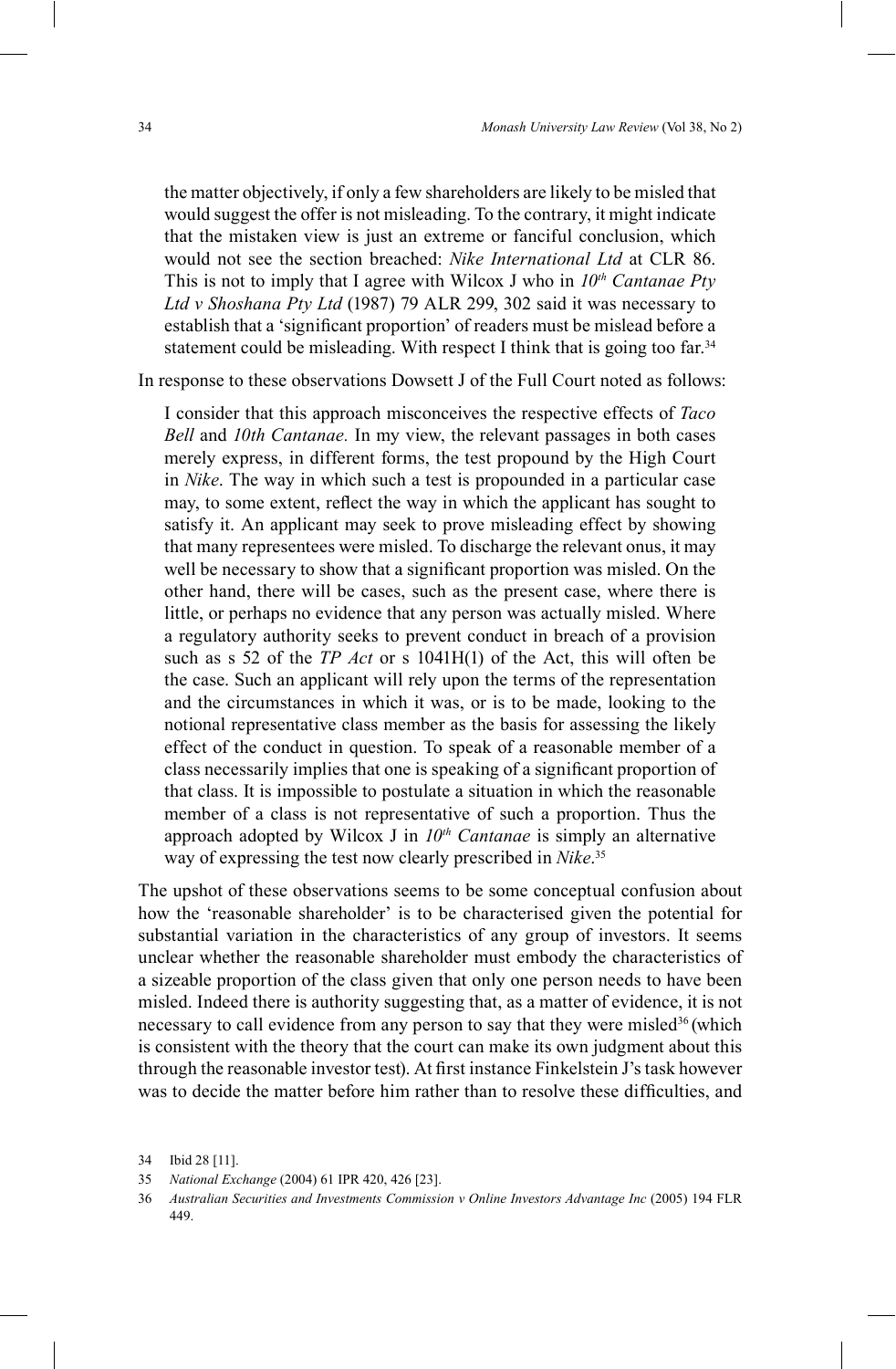his Honour seems to have done this by noting that there were likely to be some frailties amongst the group of investors to whom the offer was directed:

In the instant case, apart from a handful of shareholders with whom ASIC has had discussions, little is known about the shareholders save that they have a small shareholding in Onesteel. It is, however, appropriate to proceed on the assumption that the shareholders who received the offer include the educated as well as the uneducated, the thinking as well as the unthinking, the credulous as well as the cautious. Moreover, given their likely diversity, it is reasonable to act on the basis that many shareholders will not weigh each word of the offer as an educated or analytical mind might do. Nor will they necessarily subject the offer to close scrutiny.<sup>37</sup>

Clearly, some of the above debate may arise from the nature of proceedings by a regulator aiming to protect the anonymous 'shareholders' (not party to the proceeding) and the 'public interest' as compared with private disputes between a shareholder and a company. In any event the differing comments may be seen in a positive sense as illustrating the flexibility of the courts to modify 'reasonable investor' tests to suit the facts before them.

#### **V OTHER CONTEXTS**

The reasonable or ordinary shareholder test has been described by Santow J in *Cultus Petroleum v OMV Australia Pty Ltd*<sup>38</sup> in the context of takeover offers and the requirement that no material information should be omitted from a bidder's or Part A statement. Referring to older UK authority, Santow J noted that:

A matter is material in this context if it might reasonably affect, or tend to affect the decision of the ordinary investor whether or not to accept the offer in the particular circumstances of the bid; *Cackett v Keswick* [1902] 2 Ch 456 at 464. Therefore, if a fact were omitted which, if known, would have either tended to deter offerees from accepting the bid (*Re Rossfield Group Operations Pty Ltd* (supra) at 376; (1980) 5 ACLR 237 at 241; CLC 40\710 at 33,149; *Carr Boyd Minerals Ltd v Queen Margaret Gold Mines NL* (1987) 7 ACLC 1029 at 1038, and in *Augold NL v Yaramin Pty Ltd* (1987) 5 ACLC 295 at 299) or would be likely to encourage offerees to accept the bid, that fact is material. Thus a matter is material if it 'is necessary to enable an offeree to make an informed assessment of the offer'; Australian Consolidated Investments Ltd v Rossington Holdings *Pty Ltd* (1992) 35 FCR 226; 106 ALR 221; 7 ASCR 341.39

The US *TSC Industries* authority was also commented on favourably by Santow J in the *Cultus* decision:

<sup>37</sup> *National Exchange Pty Ltd v Australian Securities and Investments Commission* (2003) 202 ALR 24, 28 [12].

<sup>38 (1999) 32</sup> ACSR 1 ('Cultus').

<sup>39</sup> Ibid 11 [41].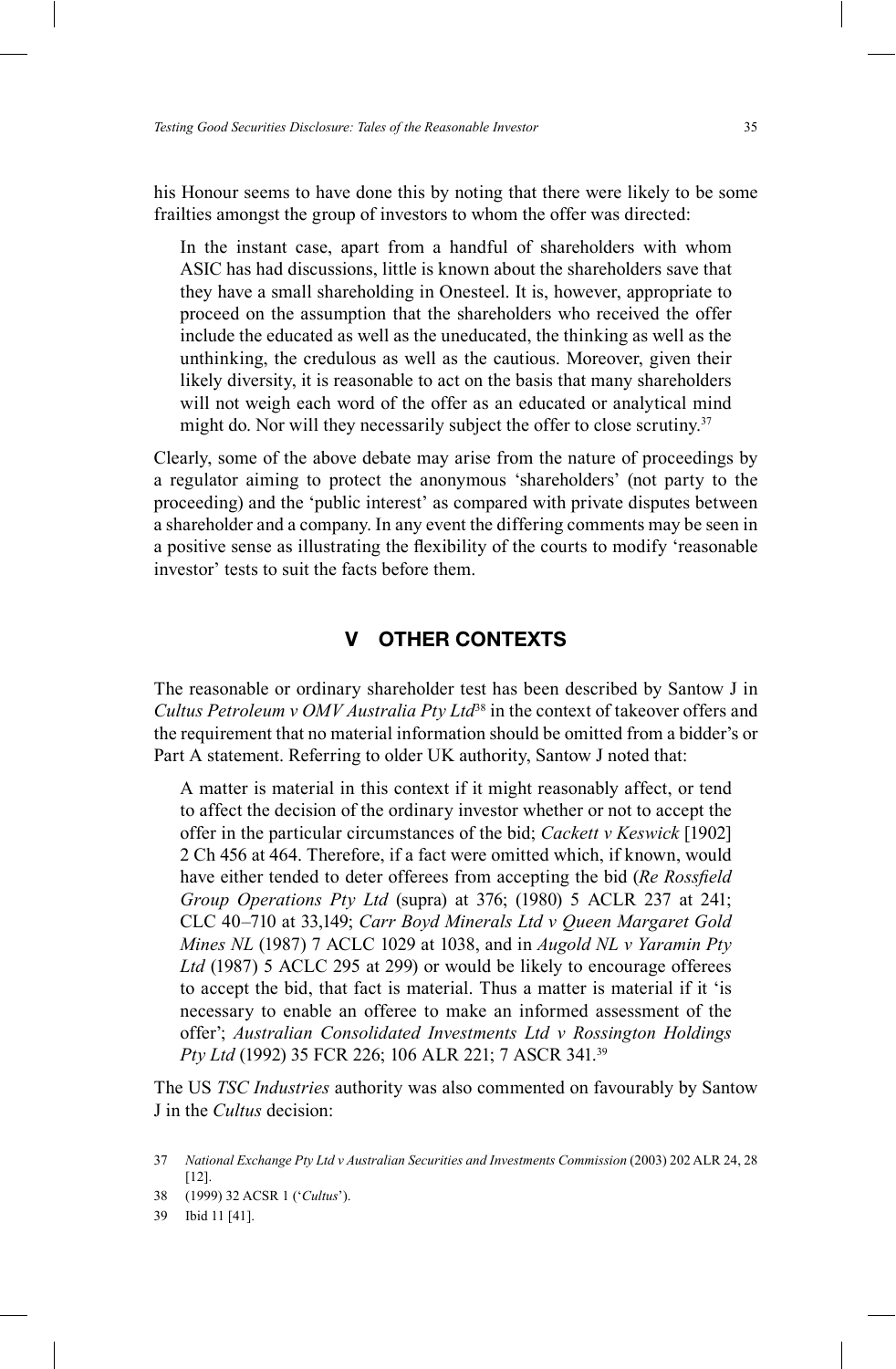It has been put in the United States in relation to proxy solicitation that it is not even necessary to prove that the fact, if disclosed, would have been likely to alter an investor's decision; that it is sufficient if the omitted material would have assumed actual significance in the deliberations of reasonable offerees; *TSC Industries Inc v Northway Inc* [1976] USSC 119; (1976) 426 US 438, applied in the United States to merger negotiations in *Basic Inc v Levinson* [1988] USSC 36; (1987) 485 US 224 at 231\2. Certainly, a fact would be sufficiently material to fall within cl 17 [cl 17 of the then s 750 of the *Corporations Law*, which required information material to the making of a decision by an offeree whether or not to accept the takeover offer] if the information had a substantial bearing on the target's net worth, having regard to 'competing possibilities including offers from other sources'; see *Re Rossfield Group Operations Pty Ltd.* In deciding what information is material, the Court should not arrogate to itself the question whether those omitted facts are ones which a reasonable shareholder would consider significant, as distinct from an omitted fact which would have a significant propensity to affect the shareholder's decision. That is an argument for adopting the United States test here, though always taking into account in determining materiality the circumstances of the takeover ...<sup>40</sup>

The reasonable shareholder test has been applied in other contexts. For example, it has been applied in relation to approvals of schemes of company arrangement. In such circumstances, it is generally accepted that a court should not approve a scheme unless satisfied that no 'reasonable shareholder' would alter his or her decision as to how to act on the scheme if the changes had been disclosed.<sup>41</sup> Thus, the reasonable shareholder test has been applied to schemes of arrangement in recent years by the NSW Supreme Court<sup>42</sup> and by the Federal Court.<sup>43</sup> It has also been applied by the Federal Court in relation to a share buyback,<sup>44</sup> and by the Takeovers Panel to letters to shareholders in the context of communications during a takeover.45

## **VI THE RELEVANCE OF MATERIALITY TO MISLEADING AND DECEPTIVE CONDUCT**

Materiality through the reasonable shareholder test is an important element of insider trading, and due to the adoption of the same terminology in the continuous disclosure provisions, of a failure to make continuous disclosure. Materiality is

40 Ibid.

45 *Drillsearch Energy Ltd 01* [2009] ATP 10.

<sup>41</sup> *Re Minster Assets plc* [1985] BCLC 20. See also *Re Jessel Trust Ltd* [1985] BCLC 119.

<sup>42</sup> See *Re James Hardie Industries Ltd* [2001] NSWSC 888; *Citect Corporation Ltd* (2006) 225 ALR 137.

<sup>43</sup> See *Michelago Limited [No 2], Re Michelago* [2006] FCA 1636 (21 November 2006); *Hardman Resources Limited, Re Hardman Resources Limited* [2006] FCA 1635 (14 November 2006); *Great Artesian Oil and Gas Limited, Re Great Artesian Oil and Gas Limited* [2008] FCA 997 (19 June 2008); *CCI Holdings Limited* [2007] FCA 832 (15 May 2007).

<sup>44</sup> *Lion Nathan Australia Pty Ltd v Coopers Brewery Limited* (2006) 156 FCR 1.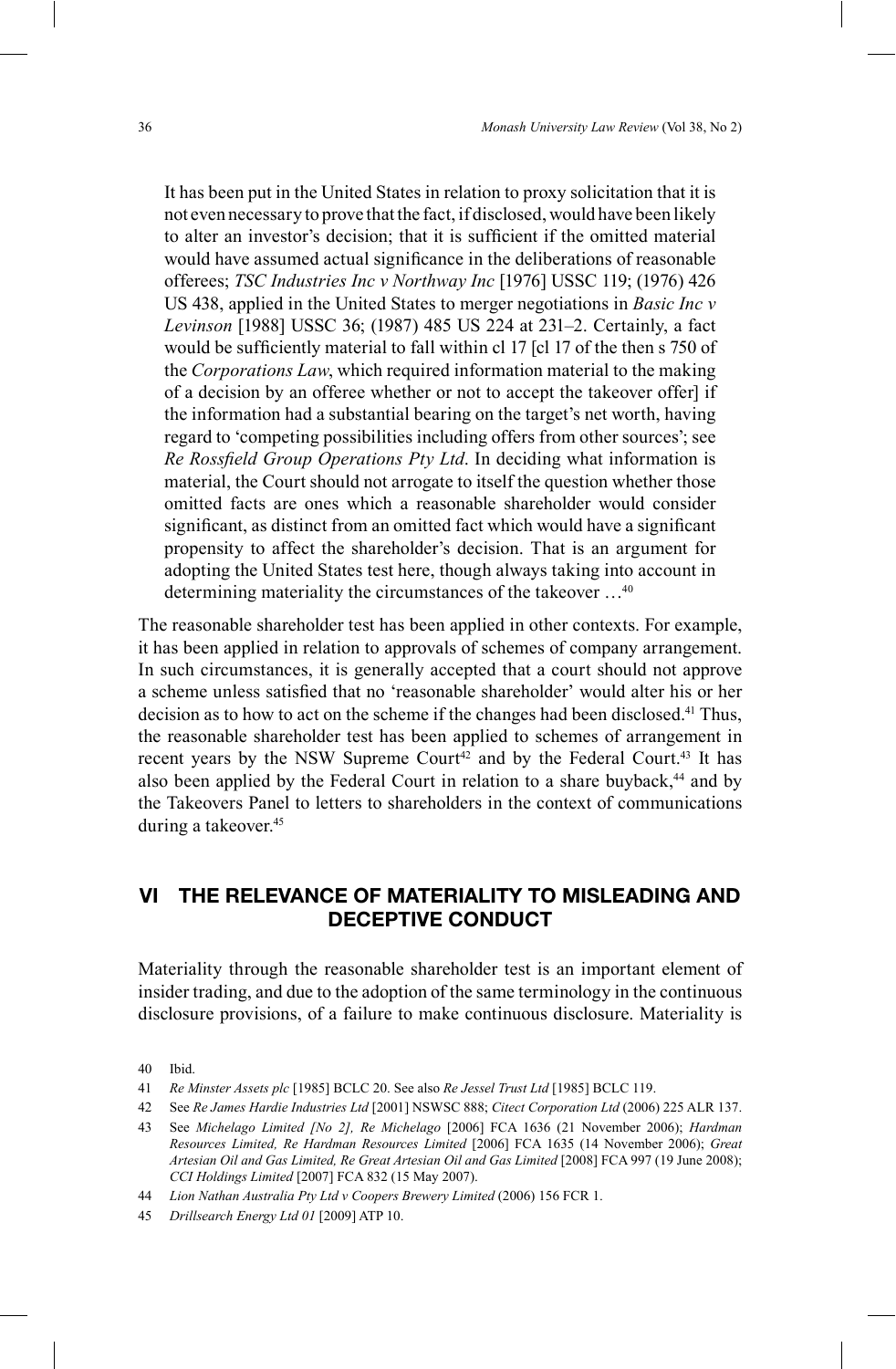not strictly part of the test for misleading and deceptive conduct, yet, because of the law on representations to the public at large as set out in *Nike*, the reasonable shareholder becomes relevant to that enquiry also. Notwithstanding this distinction, the two concepts have to some degree been conflated in some cases.

In *Fraser v NRMA Holdings Limited*,<sup>46</sup> the Full Court of the Federal Court (Black CJ, von Doussa and Cooper JJ), when dealing with misleading and deceptive conduct involving a prospectus, said:

Where the contravention of s 52 allegedly involves a failure to make a full and fair disclosure of information, the applicant carries the onus of establishing how or in what manner that which was said involved error or how that which was left unsaid had the potential to mislead or deceive. Errors and omissions to have that potential must be relevant to the topic about which it is said that the respondents' conduct is likely to mislead or deceive. The need for an applicant to establish materiality is of particular importance in a case like the present one where the proposal is complex, and involves difficult questions of commercial judgment and matters of degree and conjecture as to the future about which there is room for a range of honestly and reasonably held opinions.<sup>47</sup>

In *Ingot Capital Investments Pty Ltd v Macquarie Equity Capital Markets Ltd*,<sup>48</sup> the Court of Appeal of the Supreme Court of NSW noted:

The term 'material' does not form part of [the misleading and deceptive conduct provision in  $s$  995]  $\dots$  and forms no part of the elements that need to be proved to establish a contravention of the section (although it will generally be the case that conduct will not be misleading or deceptive unless there is some misrepresentation or omission that is material).<sup>49</sup>

### **VII THE 'REASONABLE RETAIL INVESTOR' — A LOWER STANDARD?**

Only one stock market decision makes reference to the 'reasonable retail investor' (as opposed to the 'reasonable investor' or 'reasonable shareholder'). That decision is *King v AG Australia Holdings Limited*, 50 which involved a takeover document — though the expression has been raised in the context of financial services disclosure. The financial services regime distinguishes between retail and wholesale clients with the latter being, in a general sense, people with previous experience in using financial services and investing in financial products that

46 (1995) 55 FCR 452.

50 [2003] FCA 652 (24 June 2003) ('*GIO*').

<sup>47</sup> Ibid 467-8.

<sup>48 [2008]</sup> NSWCA 206 ('Ingot').

<sup>49</sup> Ibid [429].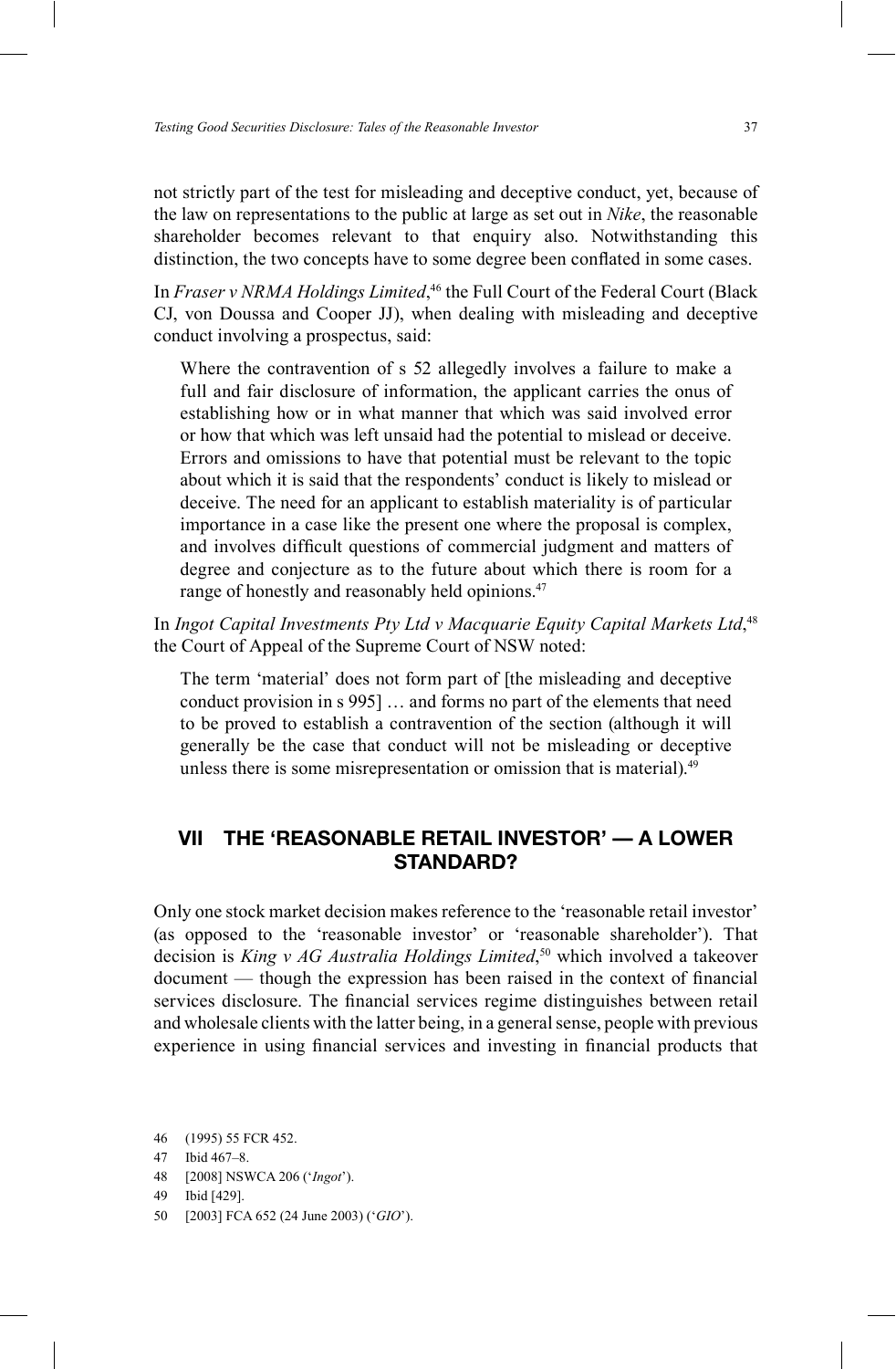allows them to assess the merits, value and risks of the product or service.<sup>51</sup> The *GIO* stock market case was an application for leave to appeal an interlocutory decision connected with the adequacy of particulars as to why a takeover document (a 'Part B' takeover defence statement) was said to be misleading and deceptive. The case was a representative proceeding (a class action) brought on behalf of all shareholders in the company. One of the allegations made was that there had been inadequate prominence given to risk factors for the company in the Part B statement and, as a result, shareholders had rejected an offer to purchase their shares. In particular, it was alleged that the prominence of the risk factors should have been sufficient for the reasonable retail investor to have been made aware of the risk factors and their significance having regard to: (a) the amount of time that a reasonable retail investor might reasonably be expected to spend reading a Part B statement; (b) the likely level of knowledge of the reasonable retail investor of factors relevant to the GIO share price; and (c) the likely level of knowledge and education of the reasonable retail investor generally.<sup>52</sup> Allsop J noted:

I read paras 8 to 11 as putting a case that there should have been either equal prominence given as set out in para 7 or such other clear annunciation of the risks elsewhere identified as to fully and fairly or adequately (I see little real difference between the two) inform the type of reader identified in *Campomar Sociedad Limitada v Nike International Limited* [2000] HCA 12; (2000) 202 CLR 45, that is, the reasonable retail investor, of the significant risk attending the choice to decide to decline the offer by identifying the significant risks attending the business of the target company.53

Interestingly, though there was considerable discussion in that decision about the degree of the plaintiff's onus in describing or particularising how the disclosure document could have been made 'not misleading', there was no opposition from the defendants to the concept of the 'reasonable retail investor' (as opposed to the 'reasonable investor'). This was so notwithstanding that there was no relevant statutory requirement in that case to focus on 'retail' investors as opposed to investors generally (though anecdotal evidence suggests that the company involved, GIO, did have a high number of retail or unsophisticated investors).

In the context of 'retail clients' under the financial services provisions of the *Corporations Act 2001* (Cth), Senior Member McCabe of the Administrative Appeals Tribunal gave a useful description of the reasonable retail investor in *Wright Patton Shakespeare Capital Limited v Australian Securities and Investments Commission.*54 That decision involved administrative review of a 'stop order' that ASIC had made under s  $1020E(1)$  of the Act in respect of

53 Ibid [35].

<sup>51</sup> See *Corporations Act 2001* (Cth) ss 761G, 761GA. Note that the nancial services regime also uses different nomenclature to provide protections to a 'consumer' of financial services or products whose value does not exceed \$40 000, see *Australian Securities and Investments Commission Act 2001* (Cth) s12BC. This description probably overlaps at times with the retail client description.

<sup>52</sup> *GIO* [2003] FCA 652 (24 June 2003) [21].

<sup>54 [2008]</sup> AATA 1068 (28 November 2008) ('Wright').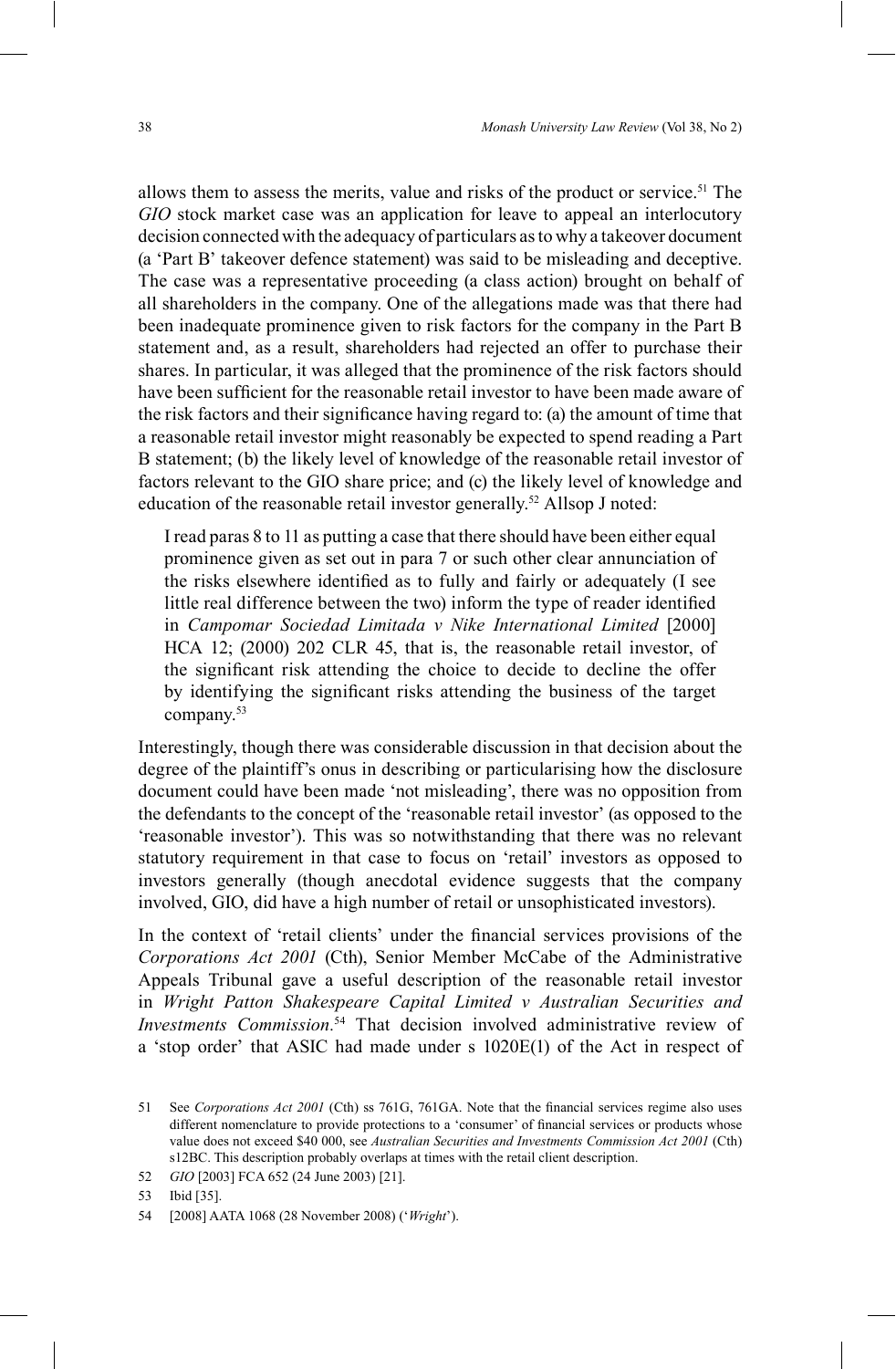a Product Disclosure Statement ('PDS') in respect of a property development managed investment scheme. The Senior Member noted:

I should say a word about the hypothetical retail client who acquires products of this kind (as opposed to products of a different kind, or products that are marketed to investors with particular identifiable qualities). The 'retail client' concept is central to the operation of s 1013D in particular [the main requirements for content of a product disclosure statement]. That person will typically be reasonably intelligent; at a minimum, the decision-maker should not assume the retail investor is obtuse, unusually stupid, or prone to behave like a 'moron in a hurry': *Morning Star Co-operative Society Ltd v Express Newspapers Ltd* (1979) FSR 113 at 117 per Foster J; see also *Re Pacific Hotels Pty Ltd v Asian Facific International Limited* [1986] FCA 297 at [28] per Spender J. While not expert in matters of finance, the retail client will exercise ordinary common sense and be reasonably diligent and reflective when deciding whether to make an investment. He or she may be less interested in technical details than regulators sometimes assume. The retail client can read what is plainly explained without drawing unlikely or off-beat conclusions. He or she has a reasonable tolerance for risk, especially where the investment opportunity in question involves nancing property development. I do not suggest the individual will be incautious, but he or she is unlikely to approach a document with the lawyer's forensic eye for nuance and heightened sensitivity to risks, both real and imagined.55

Financial services regulation raises interesting issues in relation to reasonable shareholder tests as, in many cases, the shareholder is being assisted by a licensed nancial advisor. This may raise issues about the level of sophistication to be assumed on the part of the investor, given that he or she has the benefit of such advice.

The distinction between wholesale and retail clients in the area of financial services regulation is also a theme that comes up in relation to the more specific area of listed securities regulation. The obligation to make prospectus disclosure on fund raising for instance contains exemptions for 'sophisticated investors' (in s 708(8) of the Act) and 'professional investors' (in s 708(11) of the Act). There is no similar distinction in the area of takeovers, financial reporting or share buybacks. The distinction is relevant to the reasonable shareholder issue given that disclosure exemptions for sophisticated, professional or wholesale investors tend to focus the test on the remaining less sophisticated investors, which may lead to a 'dumbing down' of the reasonable investor concept.

Likewise, there is the effect of various parts of the Corporate Law Economic Reform Programme ('CLERP') in introducing consumer protection measures from the *Trade Practices Act 1974* (Cth) into the *Australian Securities and Investments Commission Act 2001* (Cth) (*ASIC Act*<sup>2</sup>) and in particular section pt 2 div 2 which seeks to provide additional protections for 'consumers' of financial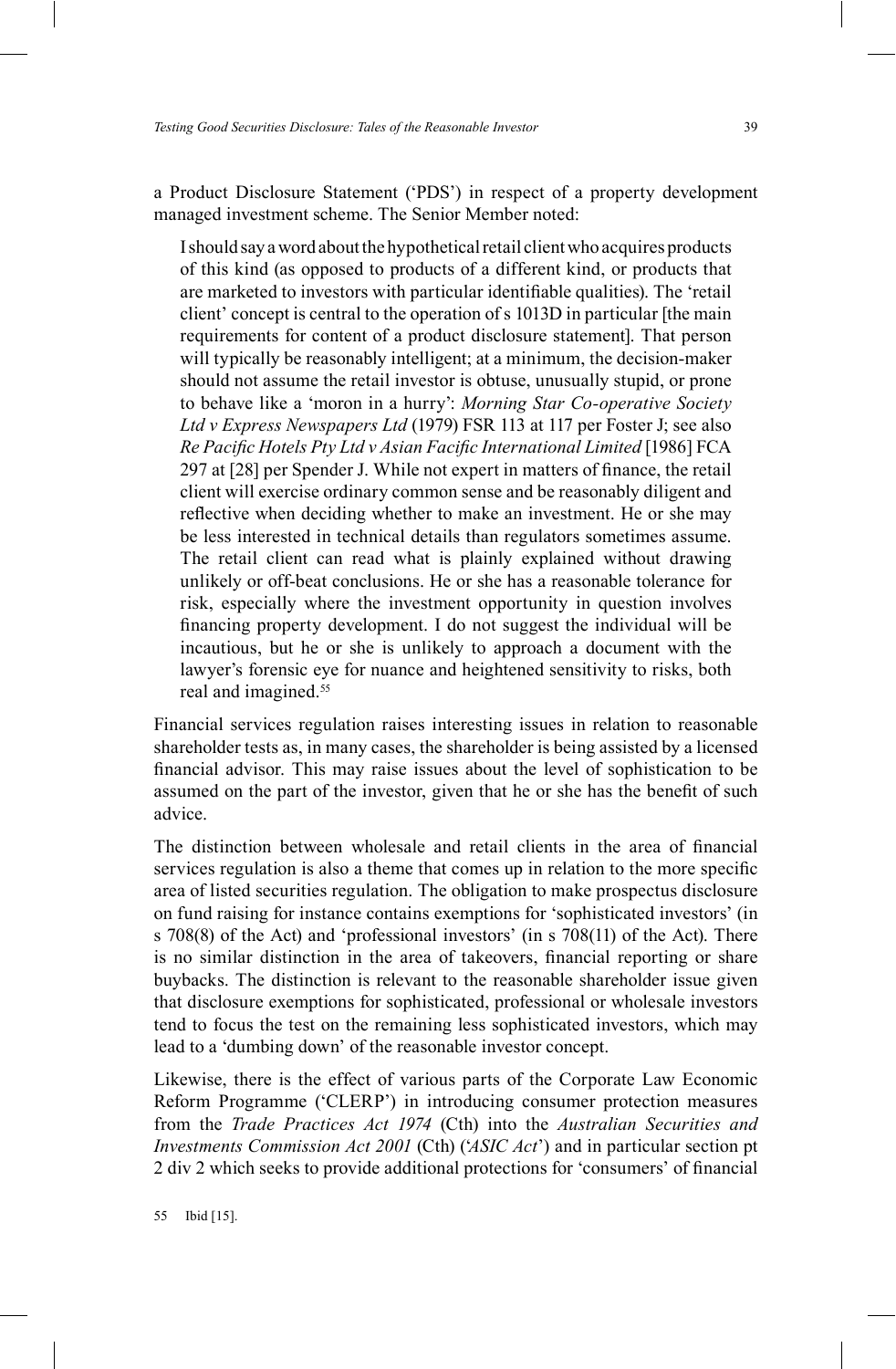services. These are defined by s 12BC of the *ASIC Act* as consumers of services priced at \$40 000 or less.<sup>56</sup>

The recognition of at least two 'types' of investors in the market also raises the possibility of a bifurcation of the test so that there could be, depending upon the circumstances, a reasonable retail investor and a reasonable sophisticated investor test in the market (and possibly an ordinary reasonable investor in the middle).

Though not stated in the decision as such, it is arguable that the test applied in *National Exchange* was a test focused on less sophisticated investors. There was evidence that the \$2 offers were sent to 'issuer-sponsored' shareholders, meaning less sophisticated investors who do not have an established relationship with a broker',<sup>57</sup> however this evidence was hearsay and was disregarded. Nevertheless, the standard of sophistication applied to the investors does seem to be fairly low so that there is a strong 'consumer protection' aspect to the decision. In this sense, it may not be a decision about reasonable shareholders as reasonable *retail* shareholders.

It is submitted that the 'reasonable *retail* investor' test should exist and imply a lower standard of sophistication of investors and should be applied by courts, where it is clear that the class of investors is heavily weighted toward retail or unsophisticated investors. The differentiation also raises issues about the debate between more disclosure and better or more intelligible disclosure. It seems likely that less sophisticated investors will benefit marginally, if at all, by a high volume of disclosure (at least beyond a certain point) whereas the aim of more intelligible disclosure seems quite likely to be of greater assistance to them. Highly sophisticated investors by contrast may benefit to some degree from greater volumes of disclosure, assuming that they have time to process it; although even here, better disclosure will probably win out (assuming that 'better' means more relevant).

# **VIII THE 'REASONABLE INVESTOR' IN THE UNITED STATES**

In the US it has been stated that

what a 'reasonable investor' would under all the circumstances expect, is a matter for determination by the trier of fact in much the same manner as the determination of what a reasonable person would or would not have done concerning acts claimed to have been negligent.<sup>58</sup>

Thus the 'reasonable investor' is closely analogous to the 'reasonable person' of negligence law.

<sup>56</sup> Introduced by *Financial Services Reform (Consequential Provisions) Act 2001* (Cth).

<sup>57</sup> *National Exchange* (2004) 61 IPR 420, 422 [2].

<sup>58</sup> *Piambino v Bailey*, 610 F 2d 1306, 1320 (5<sup>th</sup> Cir, 1980).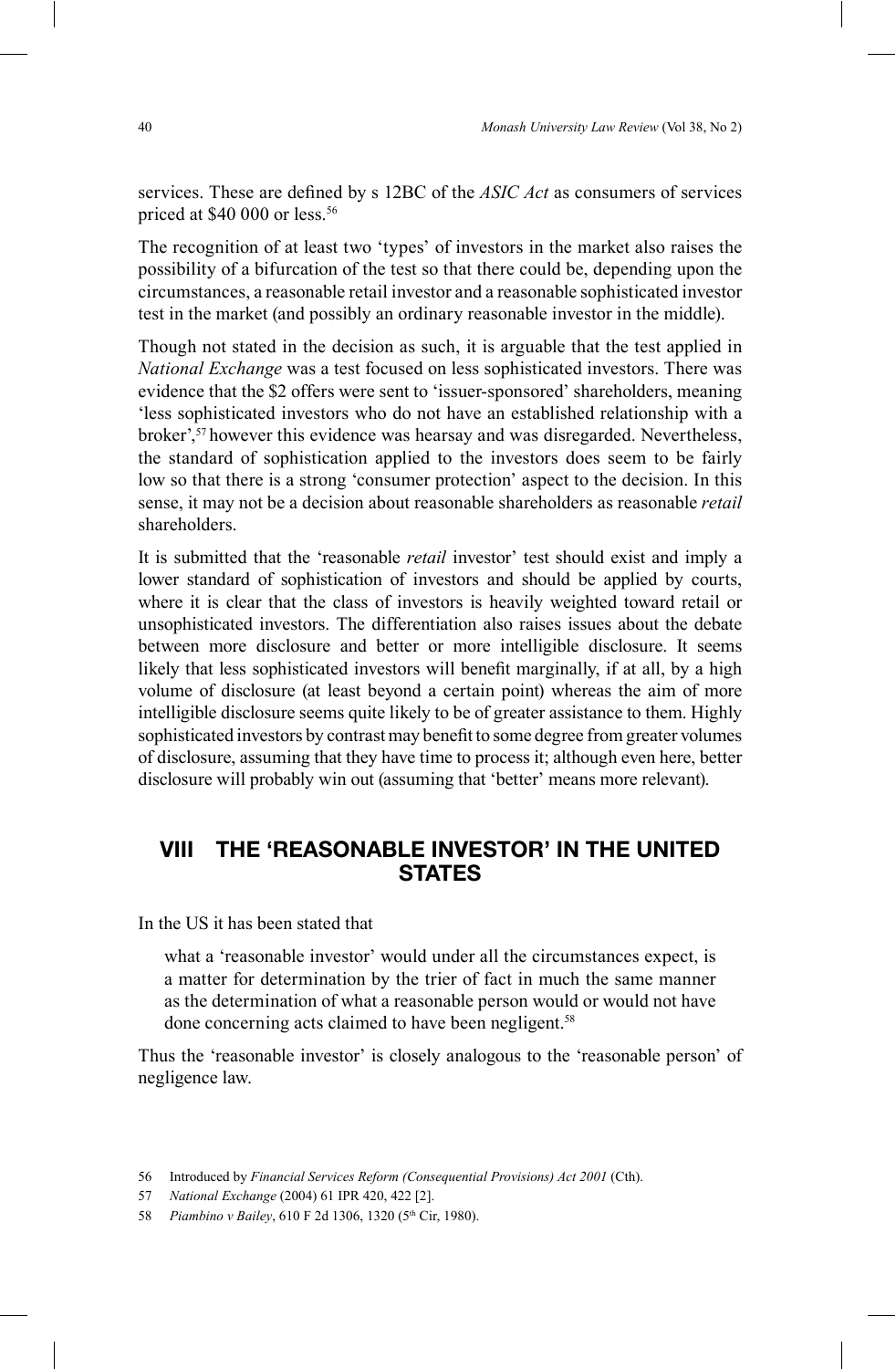Some guidance on who the reasonable investor is has been provided in the US in the context of contingent or speculative information. The US Supreme Court has adopted an approach of the Second Circuit's in *SEC v Texas Gulf Sulphur*  $Co<sub>2</sub>$ <sup>59</sup> known as the probability/magnitude approach. It states that materiality 'will depend at any given time upon a balancing of both the indicated probability that the event will occur and the anticipated magnitude of the event in light of the totality of the company activity.<sup>860</sup> In the same opinion (which was cited by the US Supreme Court in *Basic Inc v Levinson*),<sup>61</sup> the Second Circuit stated that:

The speculators and chartists of Wall and Bay Streets are also 'reasonable' investors entitled to the same legal protection afforded conservative traders. Thus, material facts include not only information disclosing the earnings and distributions of a company but also those facts which affect the probable future of the company and those which may affect the desire of investors to buy, sell, or hold the company's securities. $62$ 

In the US the putative reasonable investor has also been variously described in assorted cases (as identified by Epling and Thompson) $63$  as the 'average reasonable investor',  $64$  the 'prototype reasonable investor',  $65$  the 'reasonable potential investor',<sup>66</sup> the 'proverbial reasonable investor',<sup>67</sup> the 'average investor',<sup>68</sup> the 'lay investor',<sup>69</sup> the 'typical investor',<sup>70</sup> the 'ordinary prudent investor',<sup>71</sup>

- 59 401 F 2d 833 (2d Cir, 1968).
- 60 Ibid 849.
- 61 485 US 224, 238 (1988).
- 62 *SEC v Texas Gulf Sulphur Co*, 401 F 2d 833, 849 (2d Cir, 1968).
- 63 Richard L Epling and Terence W Thompson, 'Securities Disclosure in Bankruptcy' (1983–84) 39 *Business Lawyer* 855.
- 64 *Dower v Mosser Industries*, 648 F 2d 183, 187 (3rd Cir, 1981**)** (reference to certain information as being @of dubious value to the average reasonable investor in determining the worth of his stockB).
- 65 *Dura-Bilt Co v Chase Manhattan Bank*, 89 FRD 87, 94\6 (SD NY, 1981) (materiality test is concerned only with whether a prototype reasonable investor would have relied).
- 66 *Alna Capital Associates v Wagner* 532 F Supp 591, 599\600 (SD Fla, 1982) (evidence regarding importance of certain facts to 'reasonable' potential investors).
- 67 *Mills v Esmark Inc*, 544 F Supp 1275, 1294 (ND III, 1982) (assumption that the 'proverbial "reasonable shareholder" would understand' the meaning of a particular term).
- 68 *Shores v Sklar*, 647 F 2d 462 (5<sup>th</sup> Cir, 1981) (average investor in industrial revenue bonds would have had indication of situation); *Natural Resources Defense Council v SEC*, 606 F 2d 1031, 1040 (DC Cir 1978) (additional information would confuse or mislead the 'average investor').
- 69 *Van Gemert v Boeing Co*, 520 F 2d 1373, 1378 (2nd Cir, 1975) (average lay investor unlikely to notice certain published financial information).
- 70 *Broad v Rockwell International Co*, 642 F 2d 929, 939 (5<sup>th</sup> Cir, 1981) (primary concern of the typical investor in a long-term debt security); *United Gas Pipe Line Co v Federal Energy Regulatory Commission*, 618 F 2d 1127, 1137 (5th Cir, 1980) (situation must be viewed as it appeared to a typical investor).
- 71 *SEC v Arthur Young & Co*, 590 F 2d 785, 787 (9<sup>th</sup> Cir, 1979) (reference to SEC oral argument with respect to 'ordinary prudent investor'); *SEC v American Realty Trust*, 429 F Supp 1148, 1156 (ED Va 1977) ('An average investor, ie, a reasonably prudent investor, would not be misled by such subtle variations in terminology').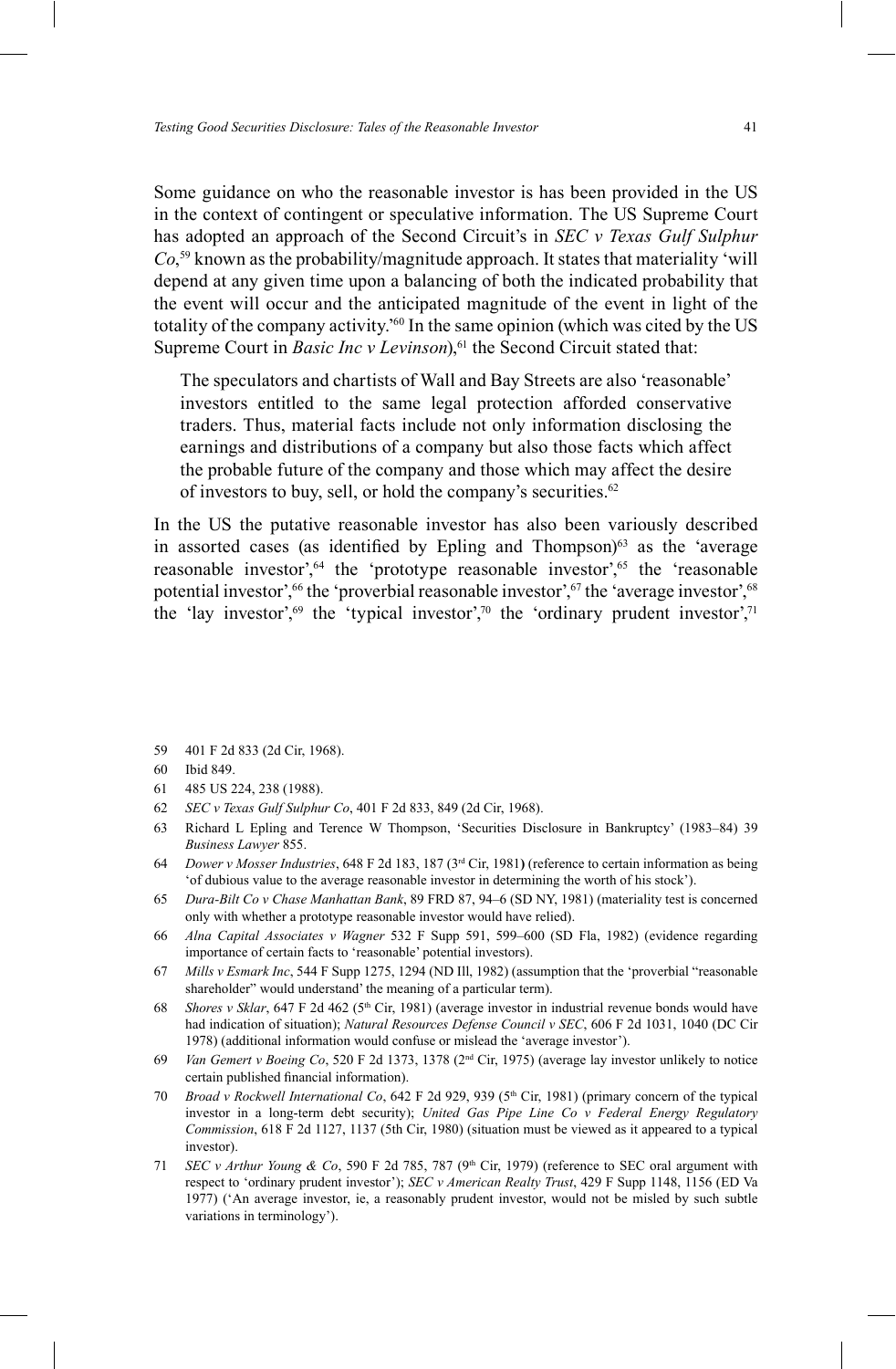the 'intelligent investor',<sup>72</sup> the 'typical rational investor',<sup>73</sup> and the 'reasonably cautious investor'.<sup>74</sup>

Huang, arguing partly from a behavioural approach (see below), has commented that many courts appear to view the reasonable investor as referring to a normative idealised type of behaviour, instead of a descriptive realistic depiction of actual behaviour.75 He then questions whether the practice of courts continuing to utilise such a definition of reasonable investor and the related standard of materiality is relevant or appropriate. Discussing the emotional or 'moody' factors involved in investing, he notes that courts have not eliminated and will not even necessarily reduce moody investing simply by holding that moody investing behaviour is not reasonable, especially if moody investing is prevalent and unconscious. He states that the issue is relevant to the US 'puffery' defence where companies argue that some statements are mere puff and should not be relied upon. He argues that 'puffery' can affect an investor's mood and that therefore it may be reasonable for reasonable investors to rely on 'puffery'.<sup>76</sup>

## **A** *The Reasonable Investor Test, Causation of Loss in Class Actions and* **Basic v Levinson**

In *Basic Inc v Levinson,*<sup>77</sup> the US Supreme Court expressly adopted the reasonable investor test. It stated:

The Court also explicitly has defined a standard of materiality under the securities laws, see *TSC Industries, Inc v Northway, Inc*, 426 US 438 (1976), concluding in the proxy-solicitation context that 'an omitted fact is material if there is a substantial likelihood that a reasonable shareholder would consider it important in deciding how to vote.' *Id*, at 449. Acknowledging that certain information concerning corporate developments could well be of 'dubious significance,' *id*, at 448, the Court was careful not to set too low a standard of materiality; it was concerned that a minimal standard might bring an overabundance of information within its reach, and lead management 'simply to bury the shareholders in an avalanche of trivial information  $-$  a result that is hardly conducive to informed decisionmaking.' *Id*, at 448–449. It further explained that to ful fill the materiality requirement 'there must be a substantial likelihood that the disclosure of the omitted fact would have been viewed by the

<sup>72</sup> *Holmes v Bateson*, 583 F 2d 542, 554 (1<sup>st</sup> Cir, 1978) (disclosure of data required by an 'intelligent investor-stockholder'); *Luther v Loewi & Co*, 549 F 2d 1173, 1177 (8<sup>th</sup> Cir, 1977) ('highly unlikely that an intelligent investor would make such a stupid arrangement with his broker') (Ross J).

<sup>73</sup> *Kolb v Chrysler Co*, 661 F 2d 1137, 1144 (7<sup>th</sup> Cir, 1981) (actions of a 'rational investor'); *Green v Occidental Petroleum Co*, 541 F 2d 1335 (9<sup>th</sup> Cir, 1976) (purchases of a typical rational investor).

<sup>74</sup> *SEC v Seaboard Co*, 677 F 2d 1297, 1306 (9th Cir, 1982) (reaction of a reasonably cautious investor).

<sup>75</sup> Peter H Huang, 'Moody Investing and the Supreme Court: Rethinking the Materiality of Information and the Reasonableness of Investors' (2005) 13 *Supreme Court Economic Review* 99, 111.

<sup>76</sup> Ibid 128.

<sup>77 485</sup> US 224 (1988).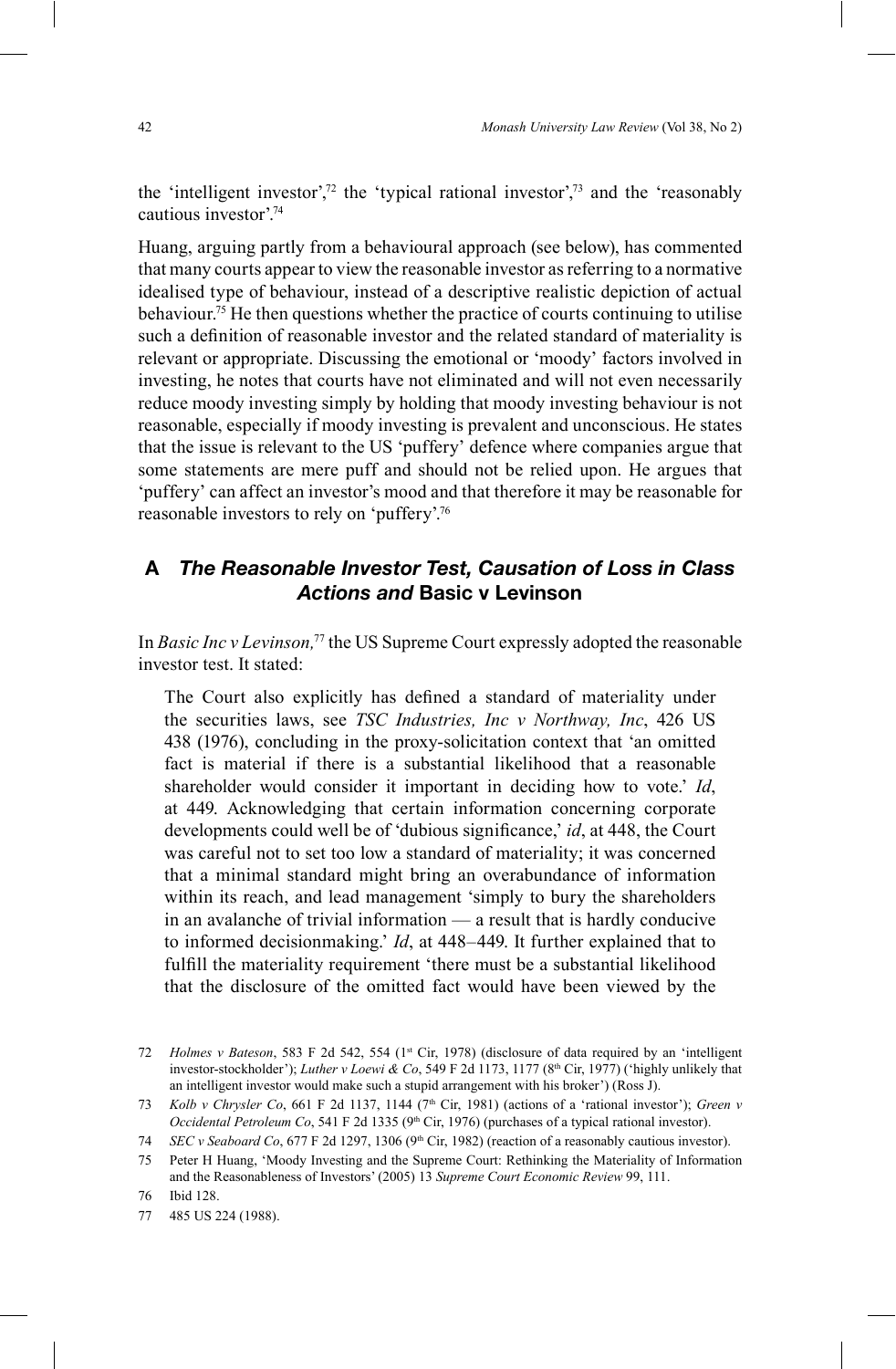reasonable investor as having significantly altered the "total mix" of information made available.' *Id*, at 449. We now expressly adopt the *TSC Industries* standard of materiality for the § 10(b) and Rule 10b-5 context.<sup>78</sup>

Somewhat ironically, the same decision also gave support to the 'fraud on the market' theory of causation in a securities class action where individual reliance of particular plaintiffs on the misleading statements or non-disclosures is dispensed with. In the words of the Court:

Requiring a plaintiff to show a speculative state of facts, ie, how he would have acted if omitted material information had been disclosed, see *Affiliated Ute Citizens* v *United States*, 406 US, at 153-154, or if the misrepresentation had not been made, see *Sharp* v *Coopers & Lybrand*, 649 F 2d 175, 188 (CA3 1981), cert denied, 455 US 938 (1982), would place an unnecessarily unrealistic evidentiary burden on the Rule 10b-5 plaintiff who has traded on an impersonal market. Cf *Mills* v *Electric Auto-Lite Co*, 396 US, at 385.79

Thus, having established the reasonable investor as the standard for when representations were material, the Court dispensed with the individual investor on the question of whether representations had actually directly affected an individual plaintiff. What was seemingly substituted however was the question of whether material representations had affected the market price as this became the basis for calculating loss (ie whether the plaintiff had purchased shares at a price artificially inflated by non-disclosures of negative information or sold at a price artificially reduced by non-disclosures of positive information). In so doing however, the Court impliedly accepted that the effect of misrepresentations on 'the market' itself was a relevant question.

## **IX IS 'THE MARKET' EQUIVALENT TO 'THE REASONABLE INVESTOR'?**

There is a temptation to equate the 'reasonable investor' with the 'market' in the sense of expecting that what is material to the reasonable investor will be material to the market and vice-versa. An example of this kind of analysis is contained in the following statement in *Riley v Jubilee Mines NL*. 80 After adopting the reasonable investor test from the US decision in *TSC Industries*, Master Sanderson noted:

Applying that test, I am satisfied that a reasonable person would expect the information to have a material effect. This was good news. It provided a junior explorer with information about a tenement that was sufficient to interest a major mining house. Certainly, the defendant was focused on gold exploration but that was not to the exclusion of everything else.

<sup>78</sup> Ibid 232.

<sup>79</sup> Ibid 245.

<sup>80</sup> *Riley v Jubilee Mines NL* (2006) 59 ACSR 252.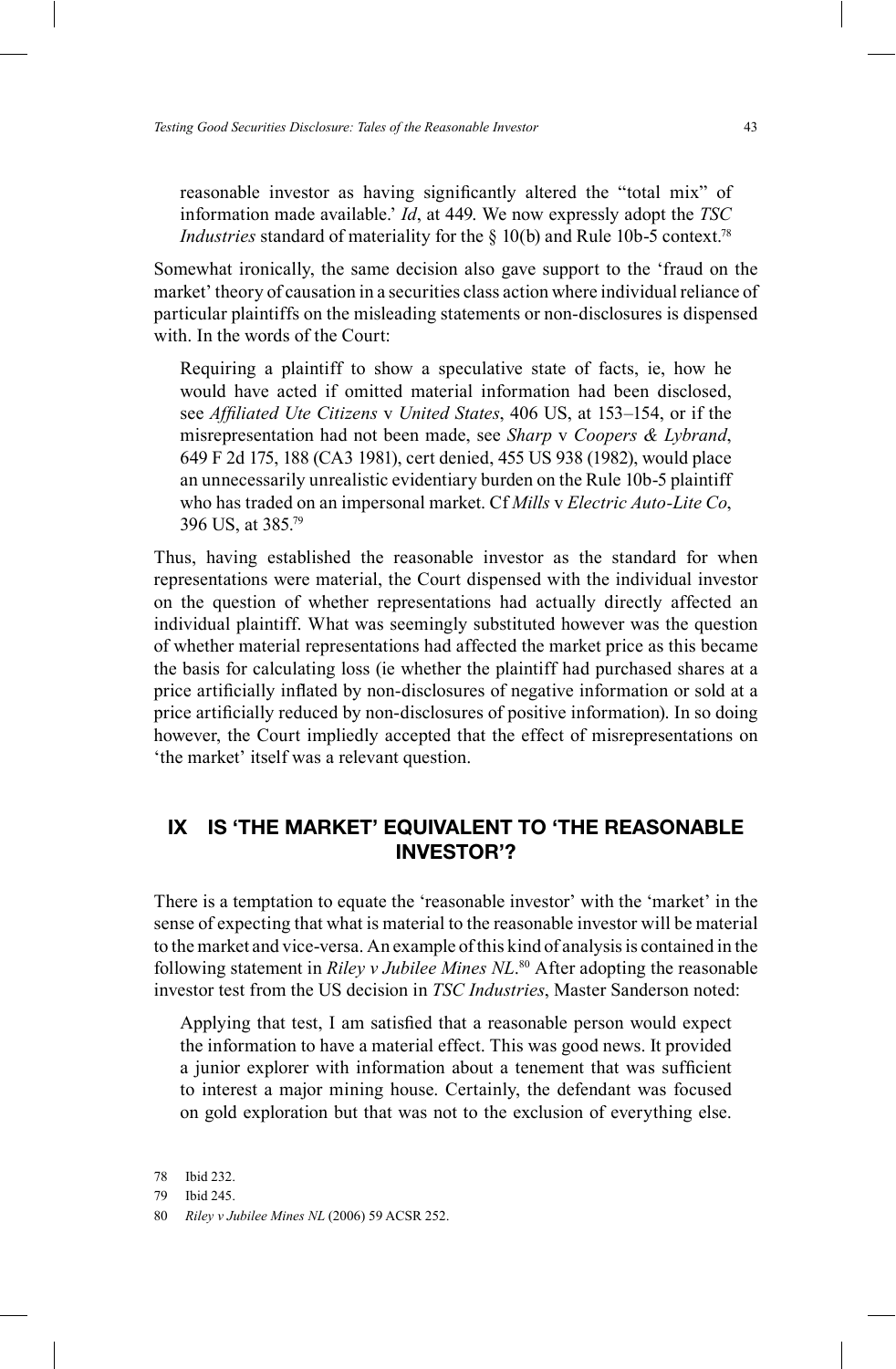Again, by reference to the effect on the share price of the 11 June 1996 announcement, it can be seen that the expectations of the reasonable person were proved right.<sup>81</sup>

The logic seems to be that the reasonable investor's expectations should ultimately align with the market's judgment if they are to be considered 'reasonable'. As has already been noted, Australian courts have more recently resisted this temptation with their acceptance that it is the *ex ante* reasonable investor test which is to be preferred over the *ex post* test of what the stock market actually did on later release of corrective or other disclosure.82

In the US an example of the conflation of the reasonable investor with the market is contained in the following statement of the Third Circuit in *In re Burlington Coat Factory*:

Ordinarily, the law defines 'material' information as information that would be important to a reasonable investor in making his or her investment decision. In the context of an 'efficient' market, the concept of materiality translates into information that alters the price of the firm's stock ... This is so because efficient markets are those in which information important to reasonable investors (in effect, the market ...) is immediately incorporated into stock prices.83

Fischel argues by contrast that the market and the reasonable investor are quite different and that conventional enquiry into materiality  $-$  whether the misinformation or omission was material to the reasonable investor's decision to buy or sell the securities — should be modified.<sup>84</sup> The materiality enquiry, he argues, should be an enquiry into whether the information actually did cause the security to trade at an artificially high or low price, rather than whether the information would be material to the 'reasonable investor'.<sup>85</sup> Fischel criticises the 'reasonable investor' standard as containing 'no tools for resolving the materiality problem' apart from an 'I know it when I see it' test.<sup>86</sup> He argues that this lack of precision leads to a danger that a piece of information may appear to be important and material to investors when in fact it was not. $87$  This could occur where the misinformation lacked credibility so that the market in fact had no regard to it (ie the market was not misled).88 Likewise, an omission to state facts may seem to be material but, because the information was available from other sources, the

<sup>81</sup> Ibid 312 [290].

<sup>82</sup> *Fortescue* (2009) 264 ALR 201, 301 [474].

<sup>83 114</sup> F 3d 1410, 1425 (3rd Cir, 1997). A similar approach was recently argued for in Canadian courts. In *Nguyen v CP Ships Ltd*, 2008 QCCS 3817, [34]-[35], [37] Barakett J stated that '[t]he key issue is not finding out whether or not an individual has been duped, but rather if the public, as a whole, (the market) was duped by public information that influenced the price on the stock market.'

<sup>84</sup> Daniel R Fischel, 'Use of Modern Finance Theory in Securities Fraud Cases Involving Actively Traded Securities' (1982) 38 *Business Lawyer* 1, 6-7.

<sup>85</sup> Ibid 5-7.

<sup>86</sup> Ibid 6.

<sup>87</sup> Ibid.

<sup>88</sup> Ibid.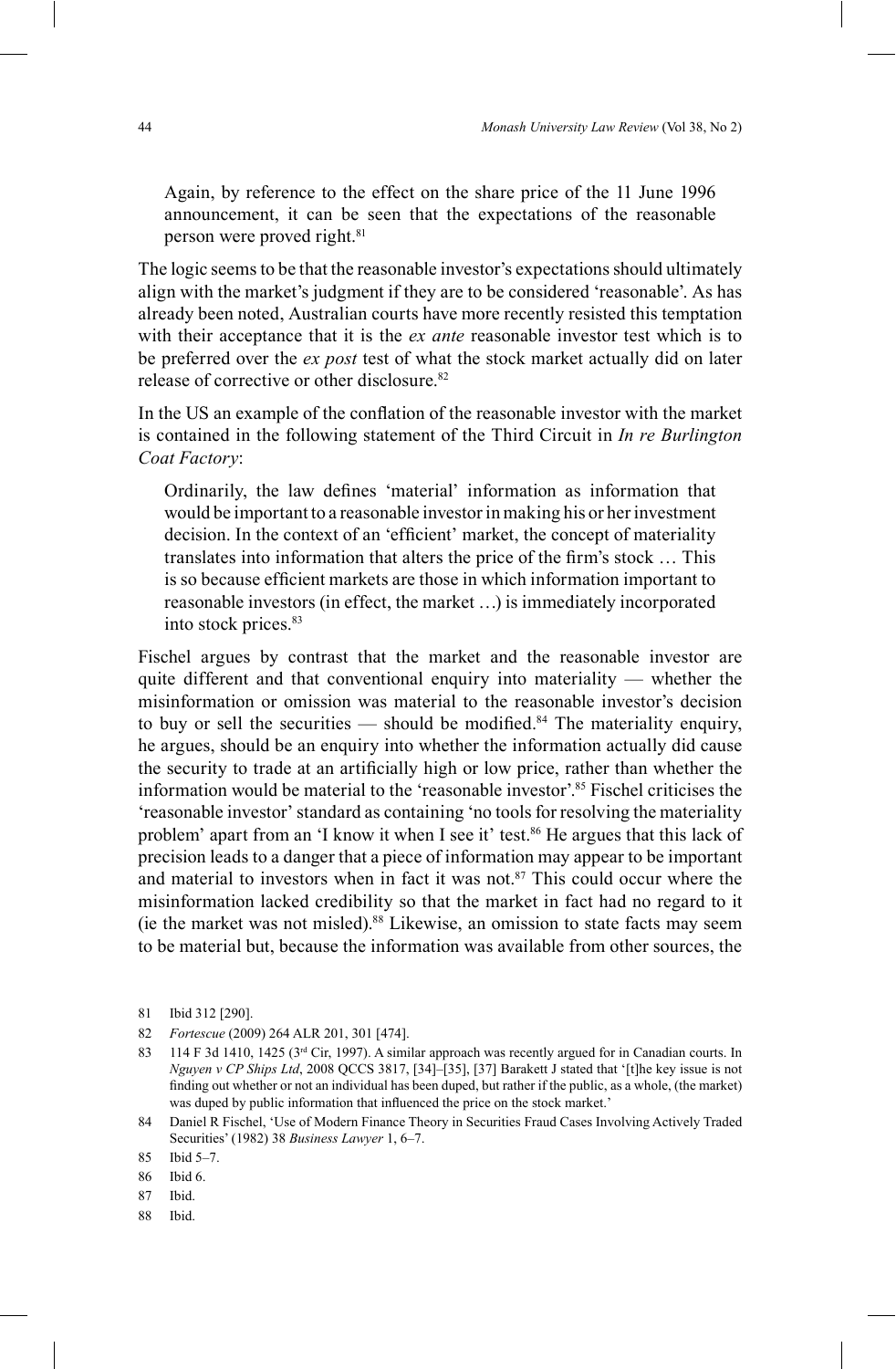market may not in fact be deceived.<sup>89</sup> Thus, Fischel argues that it is a contradiction for a statement to be material yet not affect enough traders to influence the market price. The meaning of materiality under the market model, therefore, should be that there had to be an effect on the market price.<sup>90</sup>

The conflation of the reasonable investor with 'the market' was not accepted by the US Supreme Court in *Basic Inc v Levinson*, 91 however, which continued to rely on the 'reasonable investor'. Thus the Supreme Court objects to the 'market test' as it is a 'bright line' test and prefers to look at each matter on its relevant facts. An example of this sort of logic is set out the Ninth Circuit decision of *No 84 Employer-Teamster Joint Council Pension Trust v America West Holding Co*: 92

In *Basic*, the Supreme Court expressly adopted the 'reasonable investor' standard set forth in *TSC Industries* for determining materiality in the Section 10(b) and Rule 10b-5 context. ... Pursuant to *Basic*, we reject Defendants' argument for adoption of a bright-line rule requiring an immediate market reaction. The market is subject to distortions that prevent the ideal of 'a free and open public market' from occurring ... As recognized by the Supreme Court, these distortions may not be corrected immediately ... Because of these distortions, adoption of a bright-line rule assuming that the stock price will instantly react would fail to address the realities of the market. Thus, we decline to adopt a bright-line rule, and, instead, engage in the 'fact-specific inquiry' set forth in *Basic*.<sup>93</sup>

It is submitted however that 'the market' and the 'reasonable investor' remain as two different entities and should not be confused. The implications of the Efficient Capital Markets Hypothesis ('ECMH') $94$  make this distinction doubly clear, especially with sophisticated information. In theory it will be possible for highly material information to be buried amongst other data or its importance not adequately highlighted by a company. The latter may be deliberate, inadvertent but negligent or indeed inadvertent but without negligence. In any case the importance of the information may be picked up by a sophisticated external analyst but not by the average reasonable investor. If picked up by enough such expert investors on the buying and selling side it is possible that the information will move the market price, notwithstanding the lack of appreciation of its significance by reasonable investors. This is an application of the ECMH. In practical terms it may work as follows: suppose for example that very good news is received but only a few experts comprehend same. Those experts will start to buy and tend to bid the price up by the increased volumes of their buying activity. Assuming some experts are already holders of the shares these will also tend to push the price up as they hold out for considerably higher prices and therefore

<sup>89</sup> Ibid 7.

<sup>90</sup> Ibid 11.

<sup>91 485</sup> US 224 (1988).

<sup>92 320</sup> F 3d 920 (9th Cir, 2003).

<sup>93</sup> Ibid 934.

<sup>94</sup> See Eugene F Fama et al, 'The Adjustment of Stock Prices to New Information' (1969) 10 *International Economic Review* 11.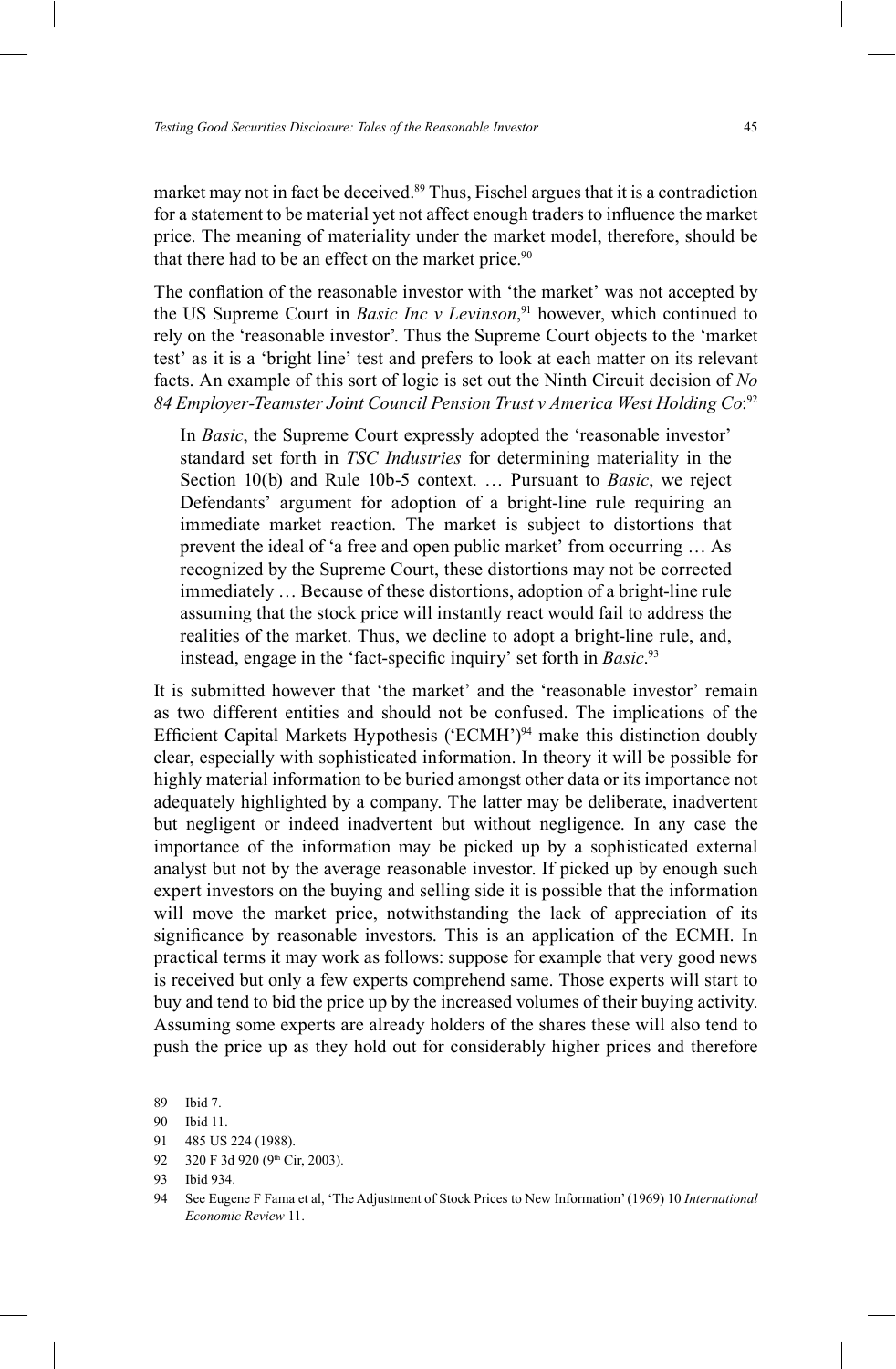constrict supply in having lower volumes for sale at the lower prices. It is by no means clear however that the reasonable shareholder will have been moved unless the good news was reasonably clear to that (fictional) person on its face. We thus see that 'the market' and the reasonable retail investor may be different animals and that 'the market' may indeed be more astute than the reasonable retail investor. This is not to say that some players in the market will not have been deceived and will not have suffered loss however so that in that sense the reasonable investor test may be more protective of investors.

The issue was also recently touched upon in Ireland in a civil liability claim in relation to insider trading (the Irish jurisdiction is here invoked due to the relevance of the issues in the case and the similarity to Fischel's argument rather than its authority in Australia which is admittedly limited).<sup>95</sup> The claim was brought by the issuer of the securities, Fyffes, against DCC and companies associated with Mr Flavin. Mr Flavin was a director of Fyffes and had traded on the basis of confidential management trading reports from late 1999. Sales by Mr Flavin as agent for DCC took place in February 2000 at the height of the dot com speculative boom. There was no dispute between the parties that the information in the trading reports was not generally available, however, there was a dispute as to the materiality or price sensitivity of the information. In the Irish High Court at first instance Laffoy J considered the price sensitivity test in s 108 of the *Companies Act 1990* (IE) and purported to develop a 'reasonable investor' test of price sensitivity on the basis of case law.<sup>96</sup> This case law included the US authority of *TSC Industries*. Laffoy J posed the question of whether the reasonable investor would conclude that the information in the confidential trading reports would 'in the context of the total mix of information available  $\ldots$ probably impact on Fyffes' share price to a substantial or significant degree'.<sup>97</sup> This test was applied, as opposed to looking at what the market reaction actually was when the confidential information was eventually released. The result was that Laffoy J concluded that the information was not in fact price sensitive so that the insider trading case failed.

Fyffes appealed this decision to the Supreme Court of Ireland. In the Supreme Court Denham J noted that the only issue to be considered was price sensitivity but that Laffoy J had attempted to determine that issue by reference to a 'reasonable investor' that found no support in the authorities nor was it referred to in the statute. It was found by Denham J to be inconsistent with what the Court was required to do under the statute.<sup>98</sup> In relation to the reasonable investor Denham J said as follows:

I do not find this to be an appropriate or useful legal tool. There is no reference to the 'reasonable investor' in  $s108(i)$ , or indeed anywhere in the Act of 1990. Nor may it be implied from the *Council Directive*. It

<sup>95</sup> See generally Josephine Coffey, 'The Reasonable Investor Test across Two Continents' (2008) 1 *Journal of the Australasian Law Teachers Association* 45.

<sup>96</sup> *Fyffes plc v DCC plc* [2007] IESC 36, [7(ii)] ('*Fyffes*').

<sup>97</sup> Ibid [22].

<sup>98</sup> Ibid [7(ii)].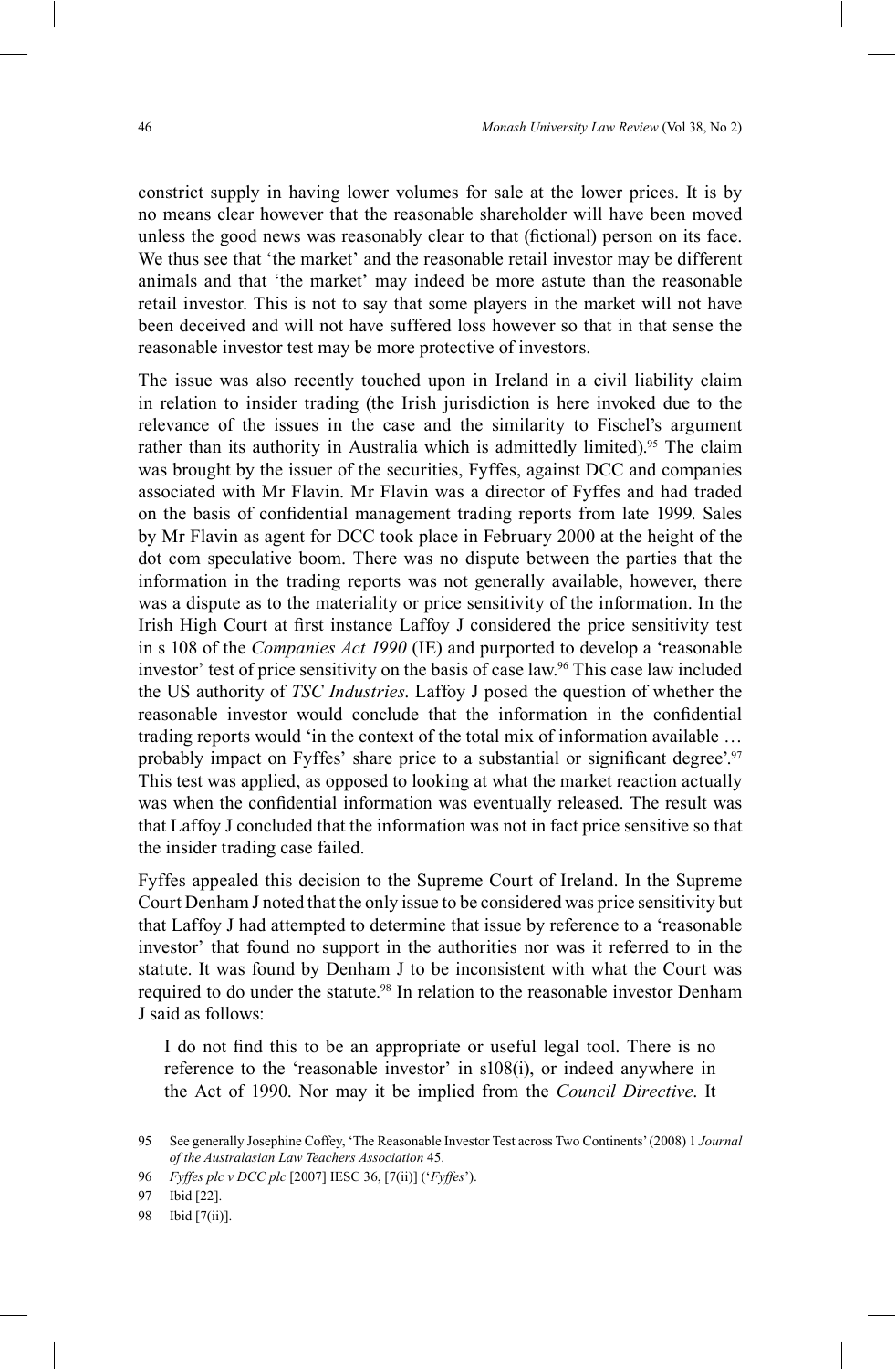is a method of interpretation which removes the analysis required one step from the law as stated. It creates a system where the law is being looked at through the eyes of a notional person and it renders the situation opaque. It is not a legal principle appropriate to the section. Indeed, as it is not expressly or impliedly in the section there would be a danger of legislating on the issue if this test were applied. In addition, there are a myriad of factors and investors in a market, and to choose some or either as representative of a reasonable investor appears subjective and arbitrary. The issue is the effect on the share price in the market of the information if the information were generally available.<sup>99</sup>

The trial judge had excluded evidence as to market reaction to a corrective statement on 20 March 2000 on the basis that it was irrelevant. Denham J found that the March statement was relevant and admissible as illustrating the effect on the share price of the release of information very similar to that in the confidential November and December 1999 Trading Reports.<sup>100</sup> Thus the Court found that the relevant test was as follows:

The test, as set out clearly in s 108(1), is an objective test. Was there information? Was it generally available? If it was made generally available, would it be likely to materially affect the price of the shares on the market? The answer is equally clear. There was information. It was not generally available. It was bad news, it was information of a risk, it would concern the market. It was information likely to affect the price of the shares on the market. In considering the information it is not appropriate to offset that with information already in the market. The use of comparators is helpful. In this case there was a comparator in the 20th March, 2000 Announcement, which contained similar information. The 20th March Announcement, being a useful comparator, illustrated the effect on the market of similar information — which was price-sensitive, there was a significant drop in the share price.<sup>101</sup>

The result was that the High Court decision was overruled. The Supreme Court found that the information was material and price sensitive.

The approach of the Supreme Court comes close to Fischel's argument for looking at the effect on 'the market' rather than the 'reasonable investor' and it can be criticised. It appears to be heavily reliant on evidence of how the market actually responded to corrective disclosure. This can be problematic for a number of reasons. Firstly, and adopting the Court's own words, there are a 'myriad of factors' at work in the market and looking at the market's later reaction to similar but not identical information cannot necessarily be said to be firm evidence of the likely effect or materiality of particular information at a particular earlier time.<sup>102</sup> Though it is conceivable that 'event study' evidence might be submitted

99 Ibid [22]. 100 Ibid [28] 101 Ibid [31]. 102 Ibid [22].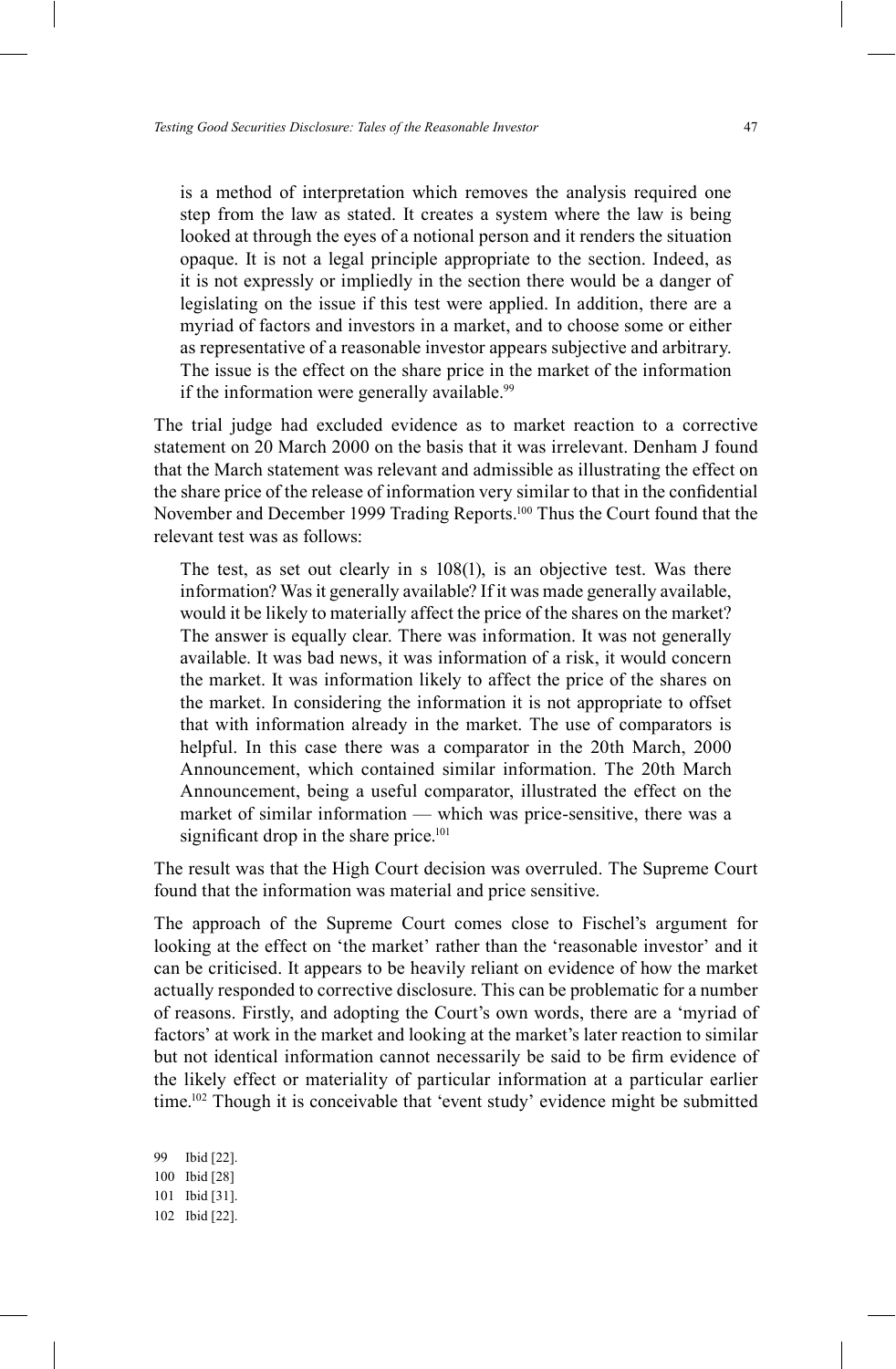to attempt to isolate the effect of particular information from other factors in the market, this is not a simple task.<sup>103</sup> This approach also appears to rob the court of flexibility in dealing with particular information and its likely effect. It may have the unintended effect of removing much of the court's jurisdiction as a trier of fact and replacing it with the need for considerable expert evidence. Thus, if the court cannot draw conclusions as to the view of the reasonable investor it might be stuck with having to assess large amounts of expert evidence about how the market was actually affected by particular information together with attempts to isolate partial movements caused by particular pieces of information. It also clearly has the effect of hindsight bias as the present effect of information is judged or determined by its later actual effect. There is also the effect of leakage and 'anticipation' by the market which can result in understated results from the release of information. This can occur when the contents of a confidential report slowly leak out into the market with a gradual effect on the share price so that when it is actually released there is no effect on the share price at all notwithstanding that the information is in fact price sensitive.

# **X WHAT IS THE EFFECT OF BEHAVIOURAL LAW AND ECONOMICS UPON THE REASONABLE INVESTOR TEST?**

The concept of the reasonable investor as developed in US law and partly adopted in Australia is based partly upon an implicit assumption that that actor will act rationally.<sup>104</sup> Though the test is strictly that the reasonable investor acts 'reasonably', this has been at least partly interpreted to mean that the reasonable investor is also rational in the economic sense.<sup>105</sup> The concept of reasonableness is said to be partly objective in meeting societal expectations whilst also subjective in remaining true to a subjective understanding of legal rights and duties.<sup>106</sup> As has been noted, in Australia, the reasonable person is said to be of ordinary prudence, utilising ordinary care and skill and a hypothetical person. The concept is not completely objective as there is also a subjective element in the test. This is partly provided by looking at the particular circumstances in which the person finds him or herself<sup>107</sup>

Thus any discussion of the reasonable person cannot neglect to mention the expanding field of behavioural finance ('BF') and behavioural law and economics  $(BLE)$  which note exceptions to rationality in the normal behaviour of stock

107 Rosalie P Balkin and J L R Davis, *Law of Torts* (Butterworths, 2nd ed, 1996) 266.

<sup>103</sup> An event study is a statistical analysis that isolates the effects of an event on a security's price and measures the likelihood that the effect could have been due to the normal random fluctuations of the security's price as opposed to being due to a particular event. See A Craig Mackinlay, 'Event Studies in Economics and Finance' (1997) 35 *Journal of Economic Literature* 13, 13, cited in Frederick C Dunbar and Dana Heller, 'Fraud on the Market Meets Behavioral Finance' (2006) 31 *Delaware Journal of Corporate Law* 455, 468.

<sup>104</sup> See generally David A Hoffman, 'The "Duty" to be a Rational Shareholder' (2005–06) 90 *Minnesota Law Review* 537, 578.

<sup>105</sup> *Chock Full O1Nuts Co v Finkelstein*, 548 F Supp 212, 219 (SD NY 1982).

<sup>106</sup> Hoffman, above n 104, 540, quoting Dan B Dobbs, *The Law of Torts* (West Group, 2000) §§ 117, 118.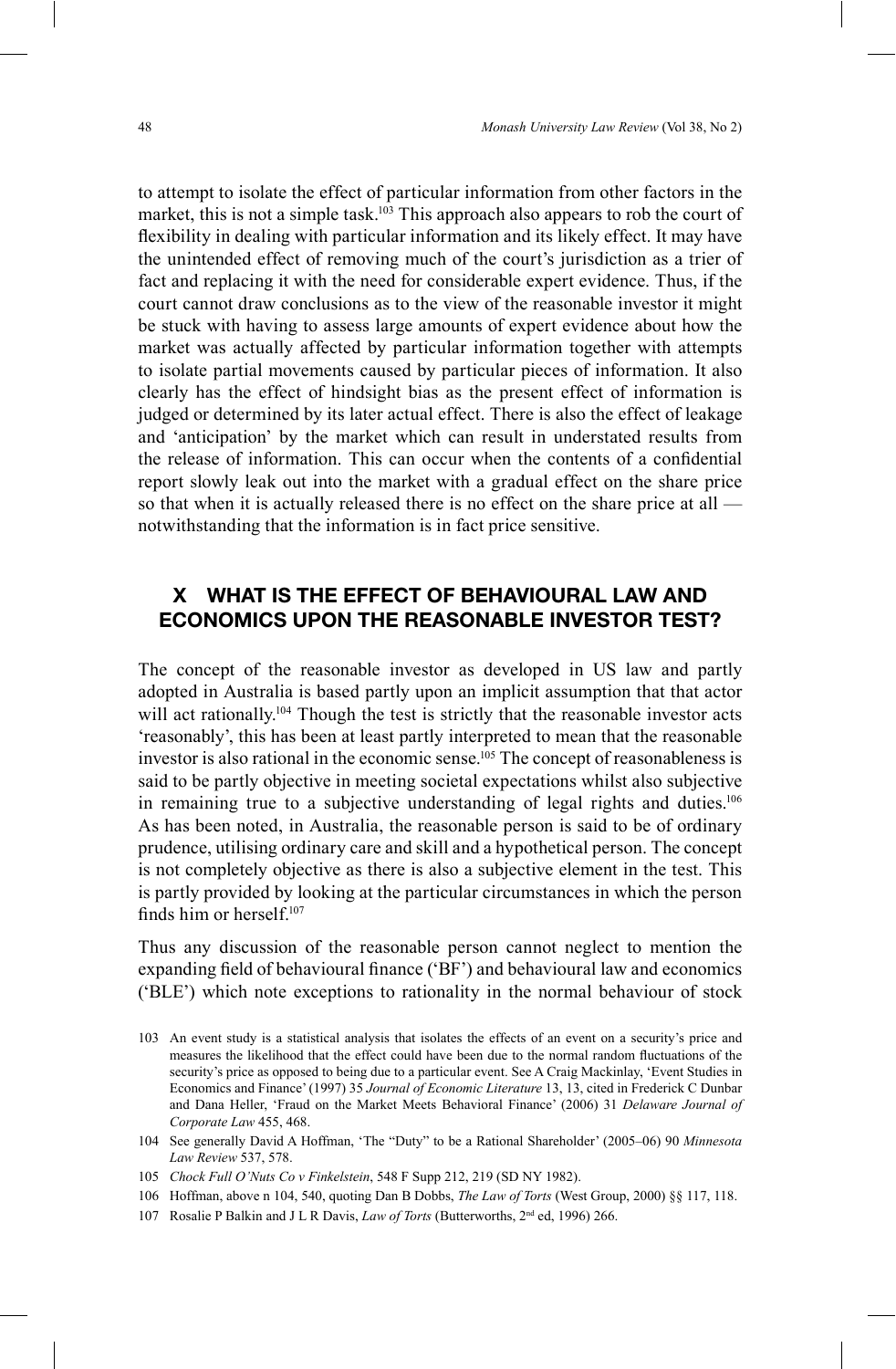market players. In terms of the reasonable investor analysis, this raises the question of how far the reasonable investor's behaviour may still be considered reasonable when it may not be entirely rational. Implicit in the critique is the difficulty in knowing what exactly is 'rational' and the dangers of hindsight bias in making this evaluation. Nevertheless the discipline of BF has provided some useful insights into the behaviour of the stock market in recent times.

It is said that behavioural law and finance starts from the observation that financial markets are dominated by people rather than automatons or computer programs and that this makes a difference to the way the financial world operates.<sup>108</sup> BF suggests that investors may not always accurately perceive underlying business values because investor sentiment, rather than rational economic calculation, plays a large part in trading.109 It further asserts that even those investors who do accurately perceive underlying business values will not always act to offset the sentiments of those who do not because they face risks too great for such an undertaking. As a result pricing in stock markets does not always equate to value.<sup>110</sup>

The literature on the behaviour of individual investors focuses on evidence said to show systematic deviations from rationality. Some examples of such deviations from rationality include:

- (a) Overconfidence Rational investors should revise their beliefs in a correct manner in light of new information, however there is evidence that people tend to overestimate the precision and value of their knowledge.111 Associated with this is a tendency to take credit for gains and blame bad luck for losses. It is suggested also that experts have more overconfidence than unsophisticated or inexperienced investors,112 when in fact it might have been expected that they would have a more realistic view of their own potential accuracy. The finding also suggests that institutional investors are not so likely to bring mispriced stocks back 'into line'.<sup>113</sup>
- (b) Overreaction. It has been noted that markets frequently react quickly but excessively to new information, with stock prices moving to levels that are either too high or too low and which eventually revert to a more reasonable level.<sup>114</sup> This occurs particularly when

<sup>108</sup> Richard H Thaler (ed), *Advances in Behavioral Finance* (Russell Sage Foundation, 1993) vol 1.

<sup>109</sup> Lawrence A Cunningham, 'Behavioral Finance and Investor Governance' (2002) 59 *Washington and Lee Law Review* 767, 769.

<sup>110</sup> Ibid.

<sup>111</sup> Dunbar and Heller, above n 103, 489.

<sup>112</sup> Marc Albert and Howard Raiffa, 'A Progress Report on the Training of Probability Assessors' in Daniel Kahneman et al (eds), *Judgment under Uncertainty: Heuristics and Biases* (1982) 492, referred to in ibid 490.

<sup>113</sup> Ibid.

<sup>114</sup> Donald C Langevoort, 'Theories, Assumptions in Securities Market Regulation: Market Efficiency Revisited' (1992) 140 *University of Pennsylvania Law Review* 755. See also Werner F M De Bondt and Richard H Thaler, 'Does the Stock Market Overreact?' in Richard H Thaler (ed), *Advances in Behavioral Finance* (Sage Russell Foundation, 1993) vol 1, 249.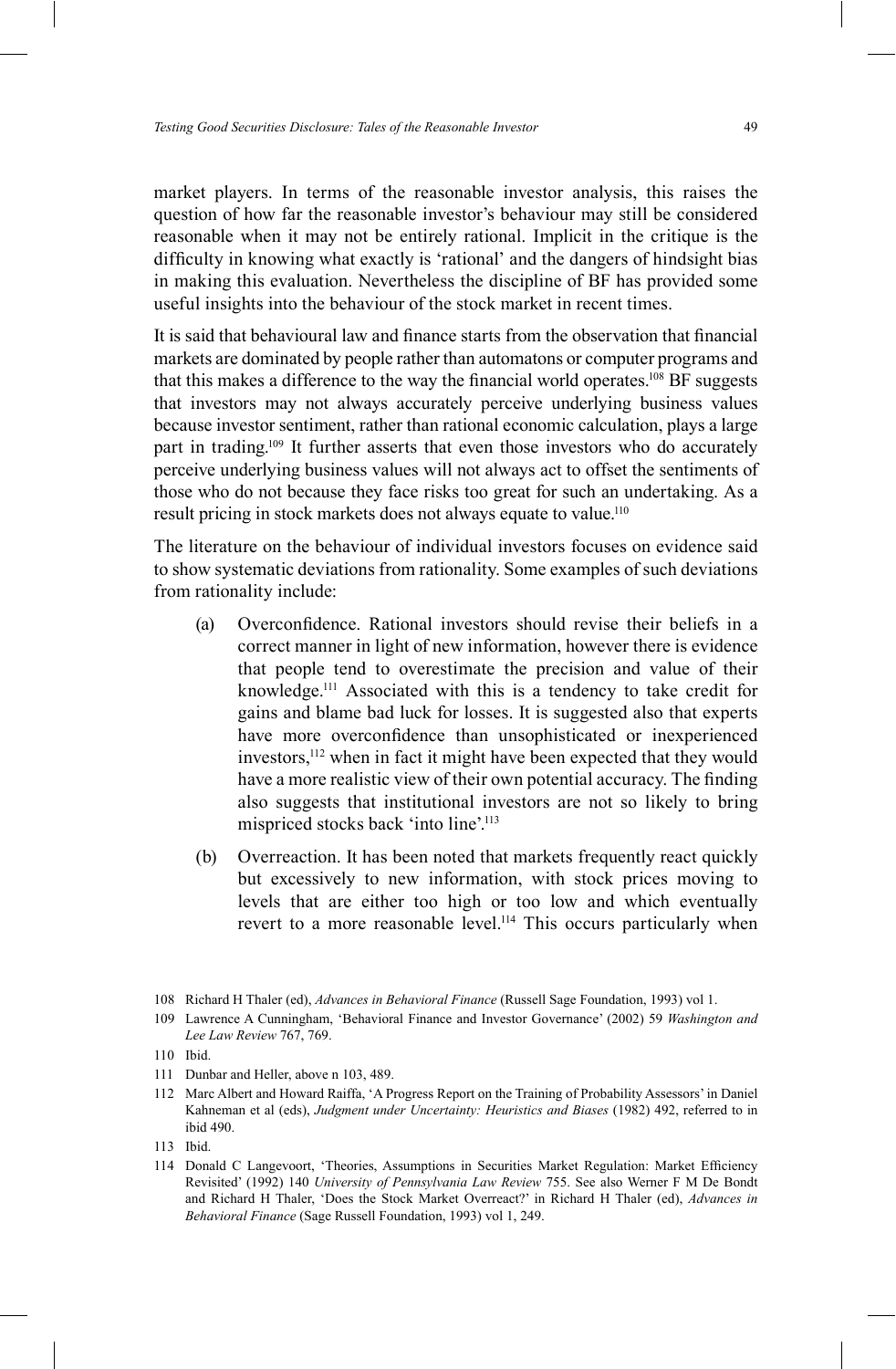the information is unexpected and dramatic.115 On the other hand 'cognitive conservatism' or under-reaction has also been noted where there is an unwillingness of investors to change their views even where there is accumulating evidence to the contrary. This is particularly so if the evidence is undramatic.<sup>116</sup>

- $(c)$  Investors selling 'winning' stocks too early and holding onto losing stocks too long.<sup>117</sup> This is because they prefer a sure gain to taking a gamble. Similarly they will prefer taking a gamble to a sure loss.118
- (d) Fashion. There is sometimes a tendency to make decisions based on the most recent or easily recalled information or information that may reflect a current fashion or fad rather than on a more comprehensive set of data. There is also a tendency to extrapolate from recently observed trends when there is in fact no trend or sequence in existence.<sup>119</sup>
- (e) Ignoring of catastrophic risks. It has been observed that investors tend to ignore large or catastrophic risk that has a low chance of occurring because of over optimism and an inability to comprehend and evaluate such risk $120$
- (f) Gambler's mentality. It is possible that a sizable number of people invest in order to 'play' the market and thus exhibit the biases of gamblers rather than cautious investors.<sup>121</sup>
- (g) Noise. 'Noise' is to be contrasted with information.<sup>122</sup> It is said that people sometimes trade on noise rather than on information. Noise has many forms including hype, inaccurate ideas, inaccurate data or information that has not arrived yet. Noise allows speculative trading to occur and is indicative of market inefficiency.<sup>123</sup> Not all trading is for the purpose of realising a capital gain. Some investors may liquidate some or all of their portfolio for the purpose of purchasing a house or similar non-market related event. Hedge funds and others may also trade with a view to reducing risk exposure or some other objective. Where there is a lot of such trading there is 'noise' which may result in false trend signals as prices move suddenly up and then down again.

116 Entcho Raykovski, 'Continuous Disclosure: Has Regulation Enhanced the Australian Securities Market?' (2004) 30(2) *Monash University Law Review* 269, 272.

- 118 Dunbar and Heller, above n 103, 489.
- 119 Langevoort, 'Theories, Assumptions in Securities Market Regulation', above n 114, 859.
- 120 Ibid.

- 122 Fischer Black, 'Noise' in Richard H Thaler (ed), *Advances in Behavioral Finance* (Sage Russell Foundation, 1993), vol 1, 3-9.
- 123 Ibid.

<sup>115</sup> De Bondt and Thaler, above n 114, 263.

<sup>117</sup> Hersh M Shefrin and Meir Statman, 'The Disposition to Sell Winners Too Early and Ride Losers Too Long: Theory and Evidence' in Richard H Thaler (ed), *Advances in Behavioral Finance* (1993) vol 1, 507. See also Terrance Odean, 'Are Investors Reluctant to Realize Their Losses?' (1998) 53 The Journal *of Finance* 1775, referred to in Dunbar and Heller, above n 103, 485.

<sup>121</sup> Ibid 868.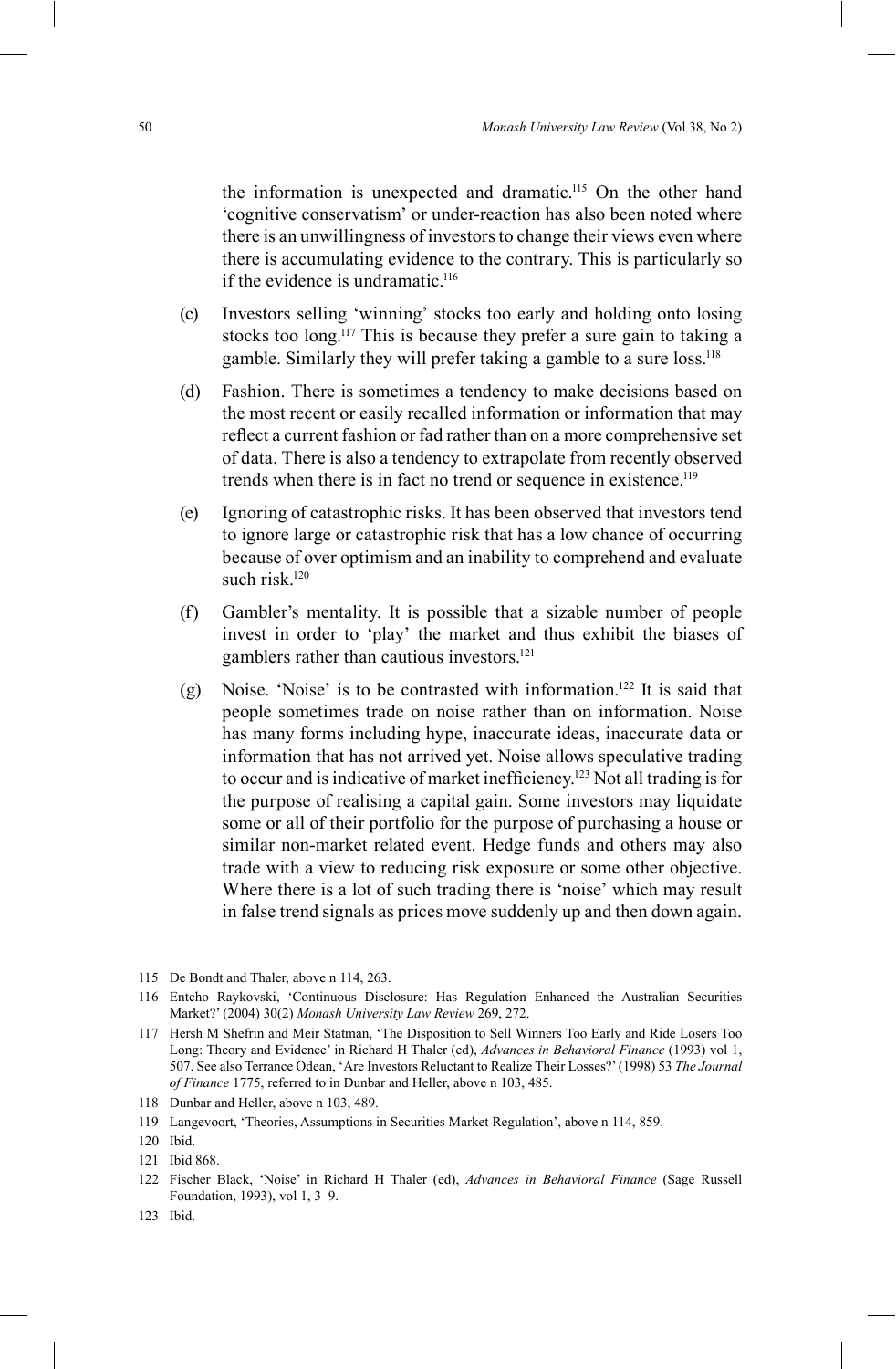Further, and related to this problem, is the existence of cognitive and psychological errors such as overconfidence in bull markets,<sup>124</sup> and fear in bear markets. Noise creates a series of problems for market theory in relation to a number of its assumptions:

- i. It distorts the ECMH in that share prices movements may not all be based upon changes in information available to the market.
- ii. It dilutes the linkages between changes in information and share price movements.
- iii. It distorts calculation of losses so that forcing corporations to pay damages based on noisy disclosures may have perverse effects, including discouraging disclosure.125

Finally, it has been argued that rational traders can create a price that does not reflect the underlying value of the company because it is rational to overpay for stock where an investor believes that they can recoup the overpayment by selling on to someone else at an even greater price. This is known as the theory of rational bubbles.126 Under this theory an investor may pay \$12 for a stock that is worth \$10 because there is a 50 per cent likelihood that the stock will go up to \$14 and a 50 per cent likelihood that the bubble will burst and the stock will go down to \$10. The point is that the true value of the stock is closer to \$10 however the existence of the bubble makes overconfidence in the stock rational (until the bubble bursts of course). Market theory would normally suggest that irrational behaviour is quickly corrected by the contrary behaviour of rational investors, however in circumstances of a bubble or herd behaviour, such arbitrage does not occur because it is too risky for the rational investor to take a contrary position when it is too uncertain if (or more correctly when) the irrational state of the market will be corrected (thus in the words of  $J$  M Keynes: 'nothing is more suicidal than a rational investment policy in an irrational world $127$ ).<sup>128</sup> Thus, in a rational bubble the stock price will not reflect the fundamental value of the company and in that sense the ECMH will not hold true.

From a BLE perspective Huang argues that much investing is 'moody investing', by which he means investment decisions that are at least partly non-cognitive. This rejects the traditional financial view of unbounded rationality in favour of bounded rationality based upon evidence that humans use both valuation by

<sup>124</sup> See Robert J Shiller, *Irrational Exuberance* (Princeton University Press, 2nd ed, 2005).

<sup>125</sup> Larry E Ribstein, 'Fraud on a Noisy Market' (Working Paper No LE05-022, Illinois Law and Economics Working Papers Series, University of Illinois College of Law, 3 August 2006) 3.

<sup>126</sup> Olivier J Blanchard and Mark W Watson, 'Bubbles, Rational Expectations and Financial Markets' (Working Paper No 945, National Bureau of Economic Research, 1982), referred to in Dunbar and Heller above n 103, 491.

<sup>127</sup> Milton Friedman and Anna Jacobson Schwartz, *A Monetary History of the United States 1867-1960* (Princeton University Press, 1963) 810.

<sup>128</sup> D C Langevoort, 'Taming the Animal Spirits of the Stock Markets: A Behavioral Approach to Securities Regulation' (2002) 97 *Northwestern University Law Review* 135, 148.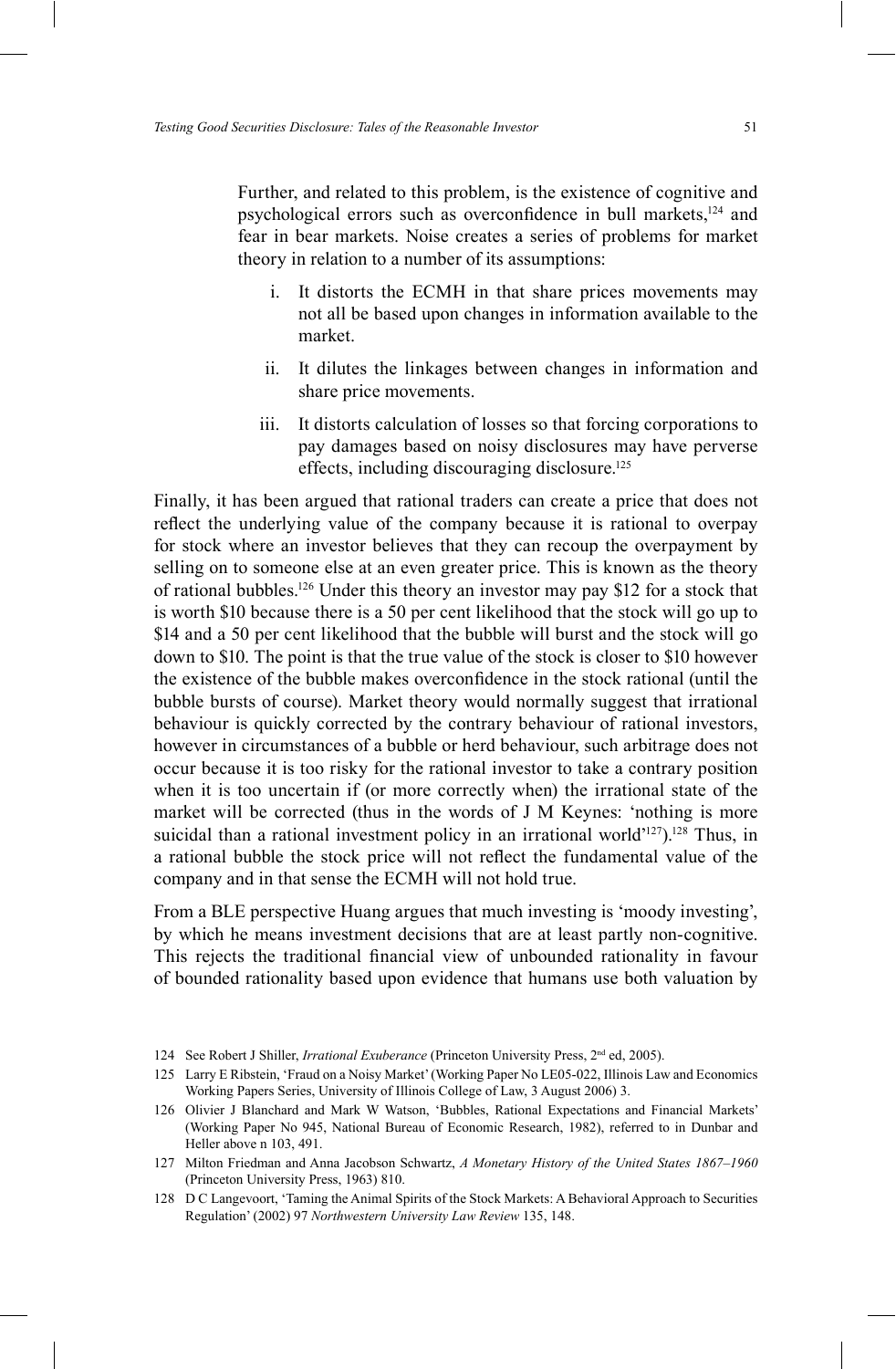calculation as well as valuation by feelings or experience.<sup>129</sup> The result, he argues, is that the US Supreme Court needs to rethink its answers to what it means to be a reasonable investor. He argues that the *TSC Industries* test of a reasonable investor effectively describes an intelligent speculator who cognitively evaluates and calculates securities risks as opposed to reacting moodily and perhaps unconsciously to such risks.<sup>130</sup> It is said that courts will not eliminate such moody investing simply by holding that such behaviour is not 'reasonable'. Rather it is suggested that the reasonable investor model can be utilised figuratively rather than just literally and that it should not privilege cognition over so called 'affect' (being the effect of the way information is presented to the investor and how this 'affects' such investor).<sup>131</sup> Another aspect to such a 'moody' interpretation is that materiality could be reformulated so that an 'emotionally vivid' presentation of information is more likely to be material than a less 'emotionally vivid' presentation.

The resulting perspective seems to be 'pro-shareholder'.<sup>132</sup> This view is also seen in a criticism of the rational (though not perhaps 'reasonable') shareholder conception by Hoffman. He states that:

Courts require investors to investigate their purchases, to coldly process risk, to disregard oral statements of optimism and in general to be economically rational. If investors fail to meet these expectations, judges deny them the protection of the securities laws.<sup>133</sup>

This statement may understate the flexibility of courts in conceptualising a reasonable shareholder, at least in the Australian context, but it might be a fair statement of what a rational shareholder might be expected to be (if that were the test). Hoffman's research suggests that US courts dismiss some 50 per cent of private securities claims on the grounds of alleged non-disclosures not being material to the reasonable investor. This 'presumed immateriality' is said to result from a 'normative judicial commitment distinguishing between investor behavior entitled to protection from securities fraud and behavior which is not.<sup>134</sup> Hoffman asserts evidence that courts implicitly (and sometimes explicitly)<sup>135</sup>

<sup>129</sup> Huang, above n 75. Bounded self interest is a component of BLE research which attempts to go beyond narrow self interest and narrowly rational self interest to explain the attractiveness of norms of fairness, sharing, reciprocity and altruism in ways distinct from those traditionally relied upon by economists. See Hoffman, above n 104, 546.

<sup>130</sup> Huang, above n 75, 111.

<sup>131</sup> Ibid.

<sup>132</sup> The Behavioural Law and Economics School has been seen as politically liberal as its distrust of the perfect efficiency of markets sometimes encourages government intervention. See Hoffman, above n 104, 546. See also Stephen M Bainbridge, 'Mandatory Disclosure: A Behavioral Analysis' (1999–2000) 68 *University of Cincinnati Law Review* 1023, 1058.

<sup>133</sup> Hoffman, above n 104, 538.

<sup>134</sup> Ibid 542.

<sup>135</sup> In *Chock Full O'Nuts Corp v Finkelstein*, 548 F Supp 212, 219 (SD NY, 1982) the Court noted: 'In evaluating disclosure, as we must here, we continue to assume rationality and that all participants approach the situation thinking as Economic Man, within Adam Smith's definition seeking to follow the lead of Smith's "invisible hand"'.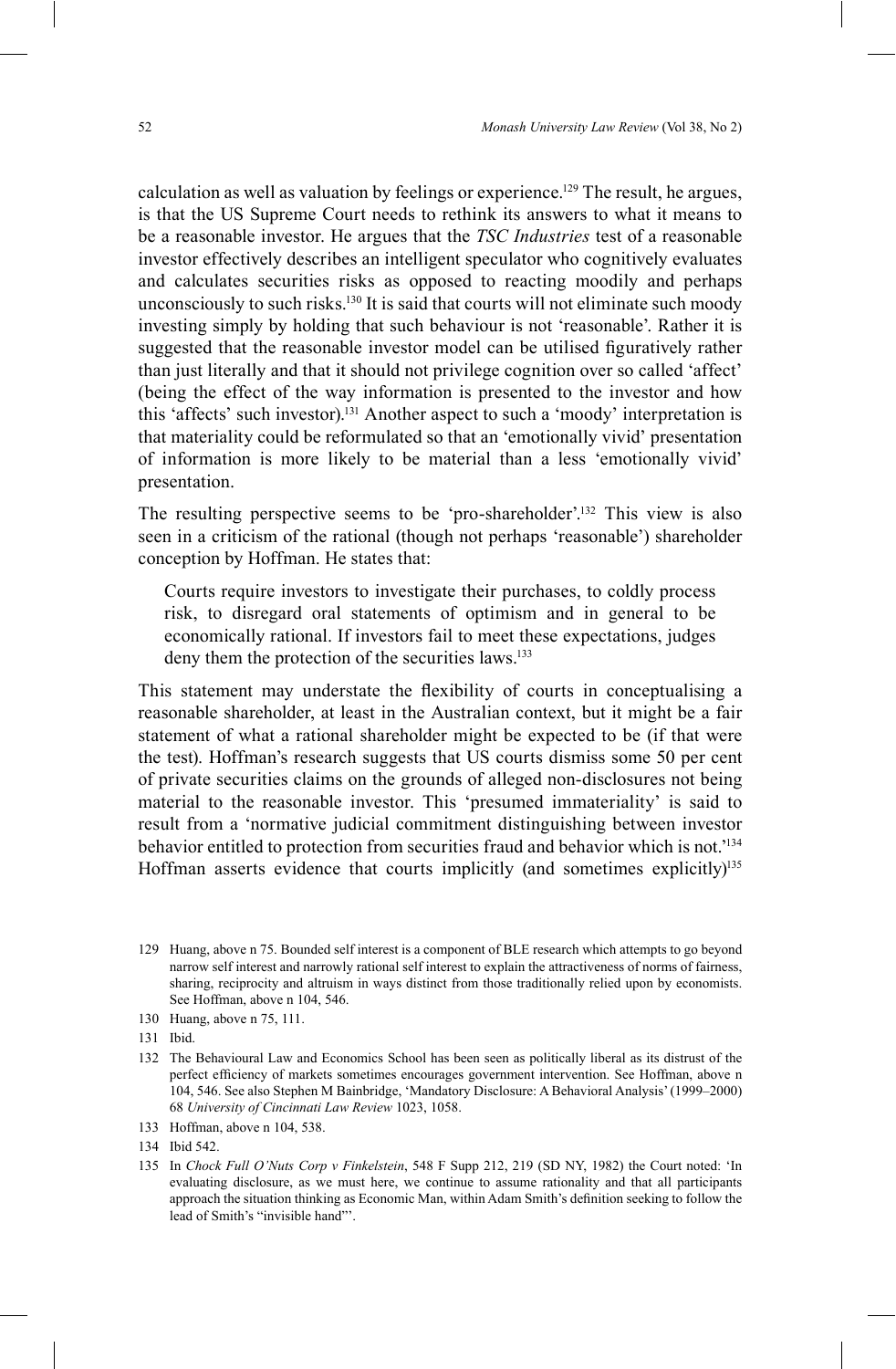equate investors' reasonableness with economic rationality and irrationality as unreasonableness. He describes this as an ideological choice.<sup>136</sup>

Ironically (from an ideological point of view) the argument that shareholders are not like this may be a criticism of the type of shareholders which the ECMH assumes to exist. This is ironic because the ECMH grounds the 'fraud on the market' theory which has facilitated securities class actions by shareholders, has been seen as sympathetic to shareholders (and the Plaintiff bar)<sup>137</sup> and is more associated with the liberal side of ideological debate in facilitating litigation for trial lawyers.<sup>138</sup>

The BLE perspective is certainly useful in questioning the pure rationality of the reasonable investor however it cannot be expected that the courts will jettison some expectation of rationality by that entity. Where the analysis may be useful however will be in situations where there are differential types of investors from the sophisticated to the less sophisticated, or indeed different types of situations where investors may be expected to act less rationally (a bubble market for instance). The courts can in such situations take some judicial notice of variations in types of investors and situations confronting investors and hopefully adopt a flexible approach to the characteristics of the 'reasonable investor' that they may imply. This appears to be a case of the court being left with flexibility to do this as the justice of the case before it demands.

#### **XI CONCLUSION**

The 'reasonable investor' test has appeared in Australian and overseas case law in a variety of garbs and for a variety of purposes, though generally to test the effectiveness of stock market disclosure. It is a 'reasonable person' test typically utilised for the purpose of judging conduct objectively though with some subjective expertise or knowledge (that of a shareholder). It has been utilised in assessing whether conduct or representations would mislead shareholders (the misleading conduct enquiry) and also whether conduct or representations would cause a shareholder to expect that other shareholders would buy, sell, hold or otherwise deal shares on the basis of those representations (the materiality enquiry). The reasonable shareholder test is to be distinguished from a market test and is in the writer's view, to be preferred to the market test due to its having greater flexibility (with courts being able to modify the conception of the reasonable investor to suit the factual situation and types of investors who may be involved in the facts before the court). The reasonable investor test may even on occasion be bifurcated between sophisticated or institutional or wholesale investors and 'retail' or less sophisticated investors. This happens in relation to prospectus disclosure in

<sup>136</sup> Hoffman, above n 104, 543.

<sup>137</sup> See, eg, Barbara Black, 'Fraud on the Market: A Criticism of Dispensing with Reliance Requirements in Certain Open Market Transactions' (1983-84) 62 *North Carolina Law Review* 435.

<sup>138</sup> See, eg, Leslie Wayne, 'Trial Lawyers Pour Money into Democrats' Chests', *The New York Times*, 23 March 2000.